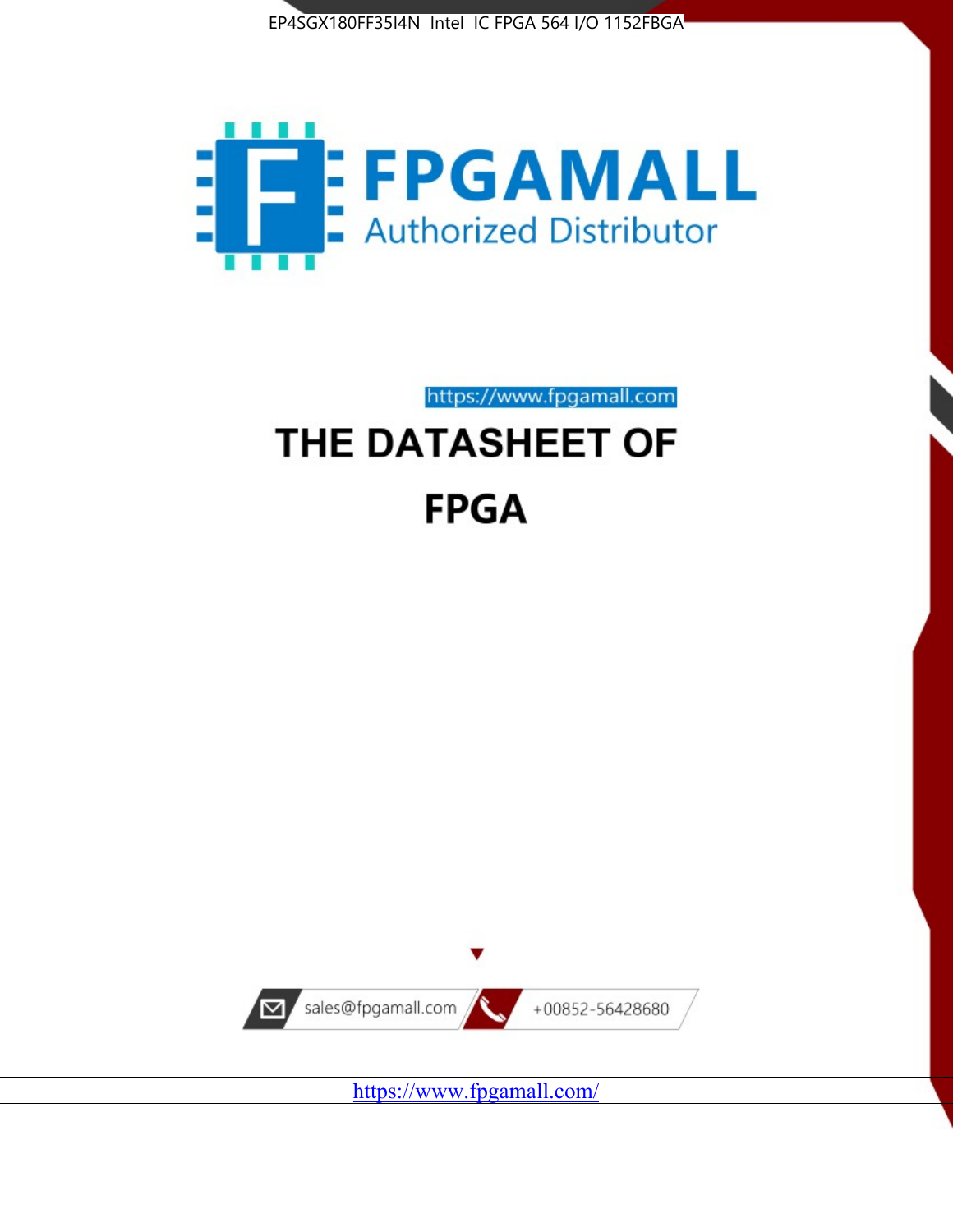EP4SGX180FF35I4N Intel IC FPGA 564 I/O 1152FBGA



# **1. Overview for the Stratix IV Device Family**

**SIV51001-3.5**

Altera® Stratix® IV FPGAs deliver a breakthrough level of system bandwidth and power efficiency for high-end applications, allowing you to innovate without compromise. Stratix IV FPGAs are based on the Taiwan Semiconductor Manufacturing Company (TSMC) 40-nm process technology and surpass all other high-end FPGAs, with the highest logic density, most transceivers, and lowest power requirements.

The Stratix IV device family contains three optimized variants to meet different application requirements:

- Stratix IV E (Enhanced) FPGAs—up to 813,050 logic elements (LEs), 33,294 kilobits (Kb) RAM, and 1,288 18 x 18 bit multipliers
- Stratix IV GX transceiver FPGAs—up to 531,200 LEs, 27,376 Kb RAM, 1,288 18 x 18-bit multipliers, and 48 full-duplex clock data recovery (CDR)-based transceivers at up to 8.5 Gbps
- Stratix IV GT—up to 531,200 LEs, 27,376 Kb RAM, 1,288 18 x 18-bit multipliers, and 48 full-duplex CDR-based transceivers at up to 11.3 Gbps

The complete Altera high-end solution includes the lowest risk, lowest total cost path to volume using HardCopy® IV ASICs for all the family variants, a comprehensive portfolio of application solutions customized for end-markets, and the industry leading Quartus® II software to increase productivity and performance.

f For information about upcoming Stratix IV device features, refer to the *[Upcoming](http://www.altera.com/literature/hb/stratix-iv/uf01001.pdf?GSA_pos=2&WT.oss_r=1&WT.oss=upcoming)  [Stratix IV Device Features](http://www.altera.com/literature/hb/stratix-iv/uf01001.pdf?GSA_pos=2&WT.oss_r=1&WT.oss=upcoming)* document.

f For information about changes to the currently published *Stratix IV Device Handbook*, refer to the *[Addendum to the Stratix IV Device Handbook](http://www.altera.com/literature/hb/stratix-iv/stx4_siv54002.pdf)* chapter.

This chapter contains the following sections:

- "Feature Summary" on page 1–2
- "Architecture Features" on page 1–6
- "Integrated Software Platform" on page 1–19
- "Ordering Information" on page 1–19

@2016 Altera Corporation. All rights reserved. ALTERA, ARRIA, CYCLONE, HARDCOPY, MAX, MEGACORE, NIOS, QUARTUS and STRATIX words and logos are trademarks of Altera Corporation and registered in the U.S. Patent and Trademark



Stratix IV Device Handbook Volume 1 January 2016

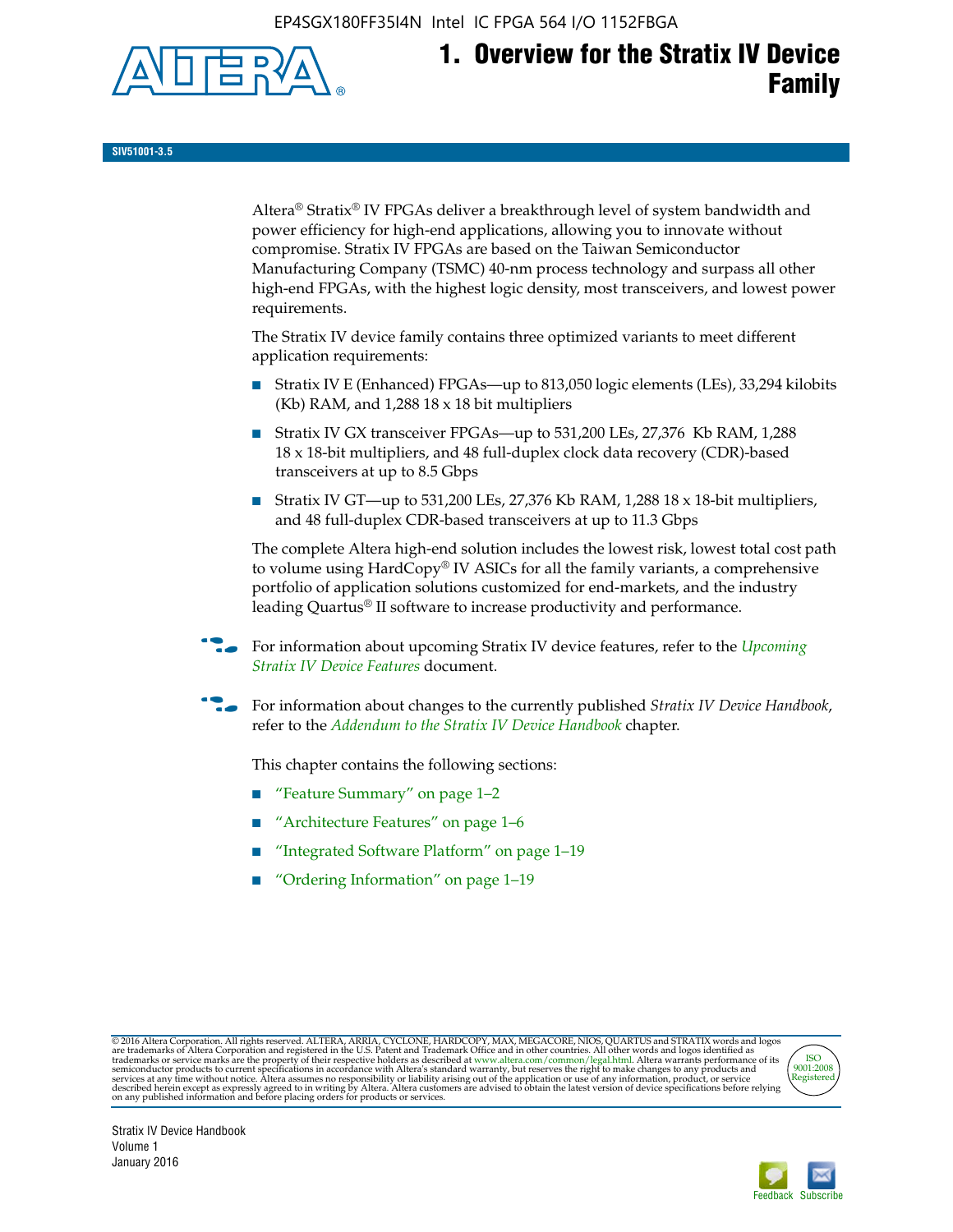# **Feature Summary**

The following list summarizes the Stratix IV device family features:

- Up to 48 full-duplex CDR-based transceivers in Stratix IV GX and GT devices supporting data rates up to 8.5 Gbps and 11.3 Gbps, respectively
- Dedicated circuitry to support physical layer functionality for popular serial protocols, such as PCI Express (PCIe) (PIPE) Gen1 and Gen2, Gbps Ethernet (GbE), Serial RapidIO, SONET/SDH, XAUI/HiGig, (OIF) CEI-6G, SD/HD/3G-SDI, Fibre Channel, SFI-5, and Interlaken
- Complete PCIe protocol solution with embedded PCIe hard IP blocks that implement PHY-MAC layer, Data Link layer, and Transaction layer functionality

**For more information, refer to the** *[IP Compiler for PCI Express User Guide](http://www.altera.com/literature/ug/ug_pci_express.pdf)***.** 

- Programmable transmitter pre-emphasis and receiver equalization circuitry to compensate for frequency-dependent losses in the physical medium
- Typical physical medium attachment (PMA) power consumption of 100 mW at 3.125 Gbps and 135 mW at 6.375 Gbps per channel
- 72,600 to 813,050 equivalent LEs per device
- 7,370 to 33,294 Kb of enhanced TriMatrix memory consisting of three RAM block sizes to implement true dual-port memory and FIFO buffers
- High-speed digital signal processing (DSP) blocks configurable as 9 x 9-bit,  $12 \times 12$ -bit,  $18 \times 18$ -bit, and  $36 \times 36$ -bit full-precision multipliers at up to 600 MHz
- Up to 16 global clocks (GCLK), 88 regional clocks (RCLK), and 132 periphery clocks (PCLK) per device
- Programmable power technology that minimizes power while maximizing device performance
- Up to 1,120 user I/O pins arranged in 24 modular I/O banks that support a wide range of single-ended and differential I/O standards
- Support for high-speed external memory interfaces including DDR, DDR2, DDR3 SDRAM, RLDRAM II, QDR II, and QDR II+ SRAM on up to 24 modular I/O banks
- High-speed LVDS I/O support with serializer/deserializer (SERDES), dynamic phase alignment (DPA), and soft-CDR circuitry at data rates up to 1.6 Gbps
- Support for source-synchronous bus standards, including SGMII, GbE, SPI-4 Phase 2 (POS-PHY Level 4), SFI-4.1, XSBI, UTOPIA IV, NPSI, and CSIX-L1
- Pinouts for Stratix IV E devices designed to allow migration of designs from Stratix III to Stratix IV E with minimal PCB impact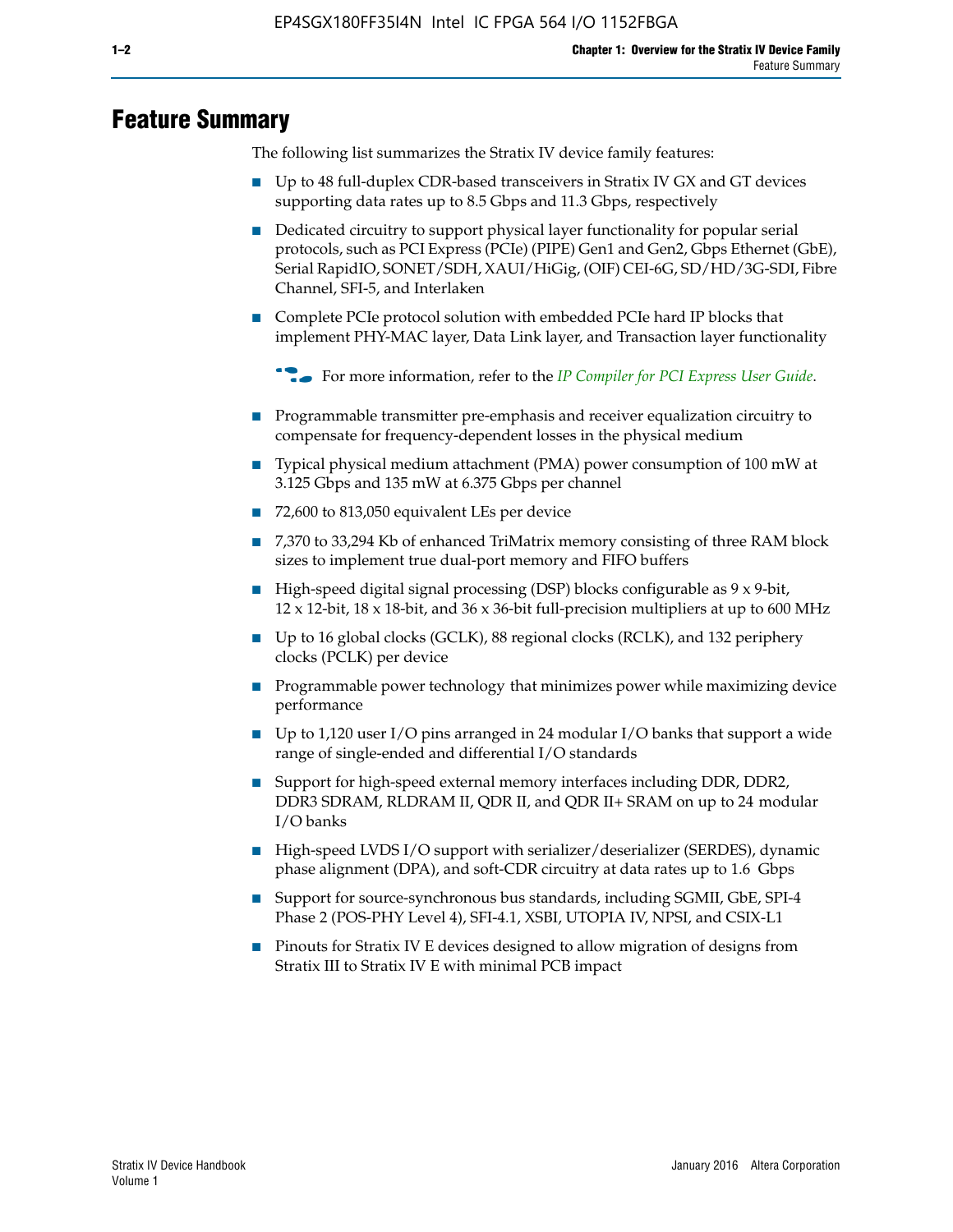# **Stratix IV GX Devices**

Stratix IV GX devices provide up to 48 full-duplex CDR-based transceiver channels per device:

- Thirty-two out of the 48 transceiver channels have dedicated physical coding sublayer (PCS) and physical medium attachment (PMA) circuitry and support data rates between 600 Mbps and 8.5 Gbps
- The remaining 16 transceiver channels have dedicated PMA-only circuitry and support data rates between 600 Mbps and 6.5 Gbps
- **1 The actual number of transceiver channels per device varies with device selection. For** more information about the exact transceiver count in each device, refer to Table 1–1 on page 1–11.
- 1 For more information about transceiver architecture, refer to the *[Transceiver](http://www.altera.com/literature/hb/stratix-iv/stx4_siv52001.pdf)  [Architecture in Stratix IV Devices](http://www.altera.com/literature/hb/stratix-iv/stx4_siv52001.pdf)* chapter.

Figure 1–1 shows a high-level Stratix IV GX chip view.

#### **Figure 1–1. Stratix IV GX Chip View** *(1)*



#### **Note to Figure 1–1:**

(1) Resource counts vary with device selection, package selection, or both.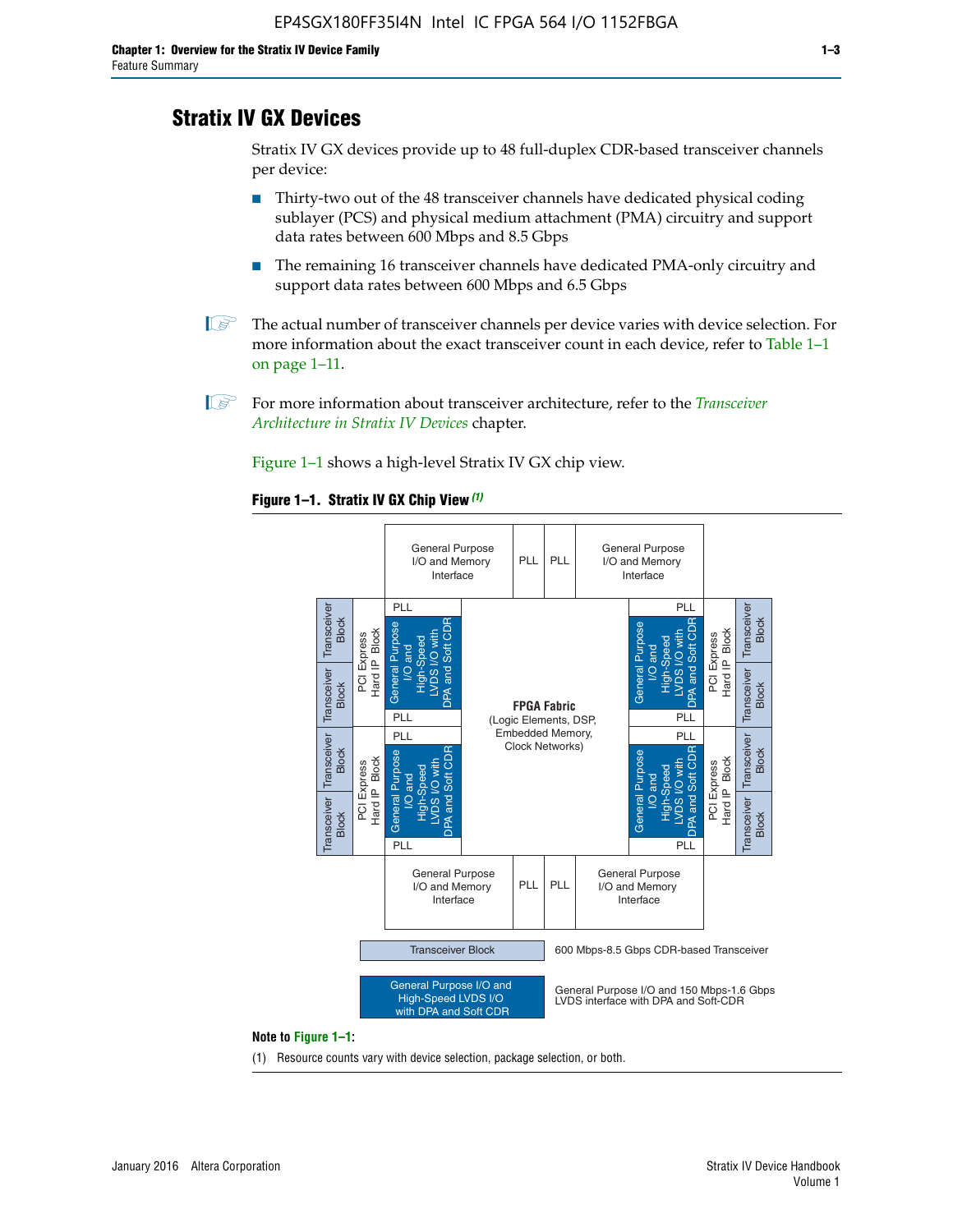# **Stratix IV E Device**

Stratix IV E devices provide an excellent solution for applications that do not require high-speed CDR-based transceivers, but are logic, user I/O, or memory intensive.

Figure 1–2 shows a high-level Stratix IV E chip view.





#### **Note to Figure 1–2:**

(1) Resource counts vary with device selection, package selection, or both.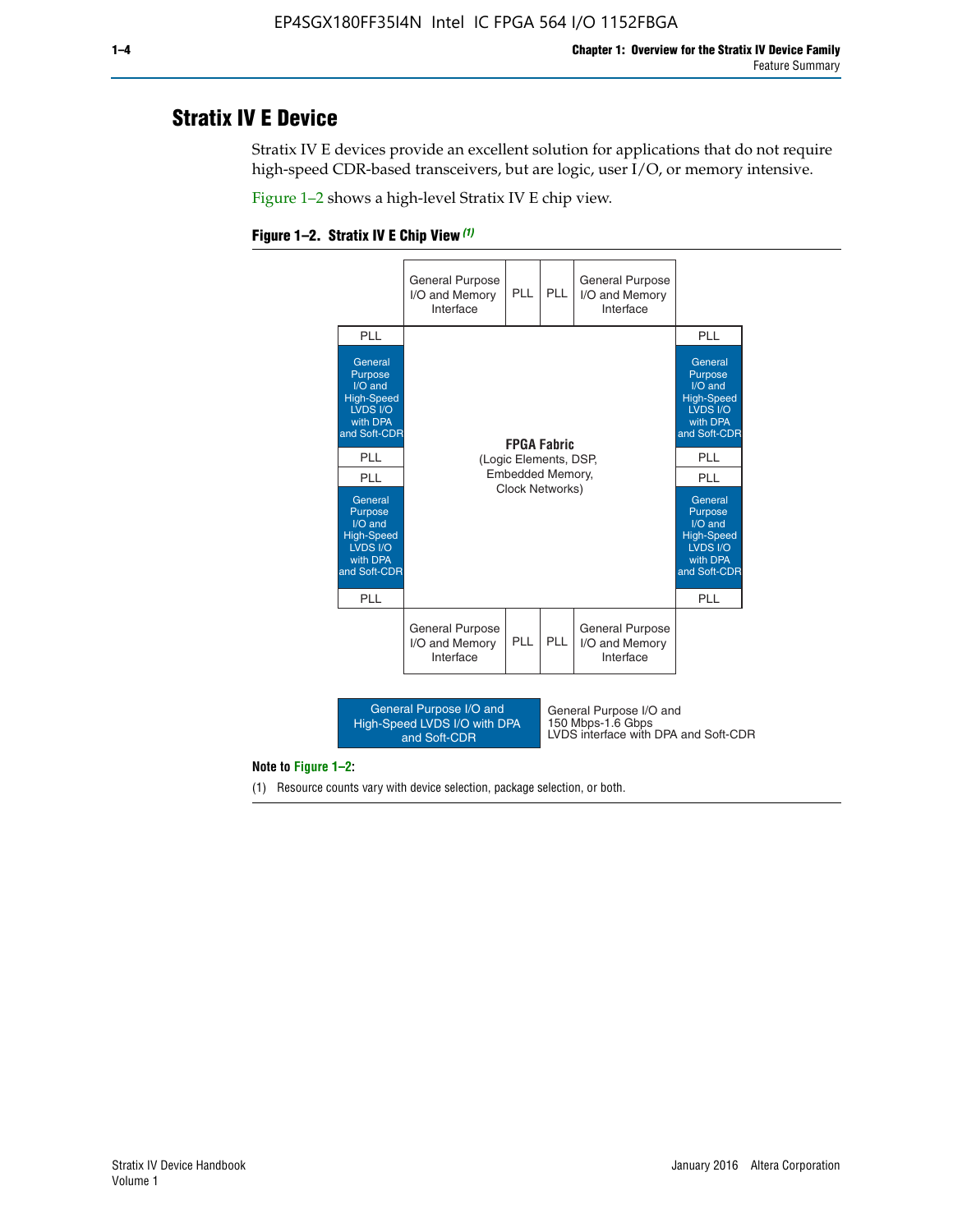# **Stratix IV GT Devices**

Stratix IV GT devices provide up to 48 CDR-based transceiver channels per device:

- Thirty-two out of the 48 transceiver channels have dedicated PCS and PMA circuitry and support data rates between 600 Mbps and 11.3 Gbps
- The remaining 16 transceiver channels have dedicated PMA-only circuitry and support data rates between 600 Mbps and 6.5 Gbps
- **1** The actual number of transceiver channels per device varies with device selection. For more information about the exact transceiver count in each device, refer to Table 1–7 on page 1–16.
- $\mathbb{I}$  For more information about Stratix IV GT devices and transceiver architecture, refer to the *[Transceiver Architecture in Stratix IV Devices](http://www.altera.com/literature/hb/stratix-iv/stx4_siv52001.pdf)* chapter.

Figure 1–3 shows a high-level Stratix IV GT chip view.

#### **Figure 1–3. Stratix IV GT Chip View** *(1)*



#### **Note to Figure 1–3:**

(1) Resource counts vary with device selection, package selection, or both.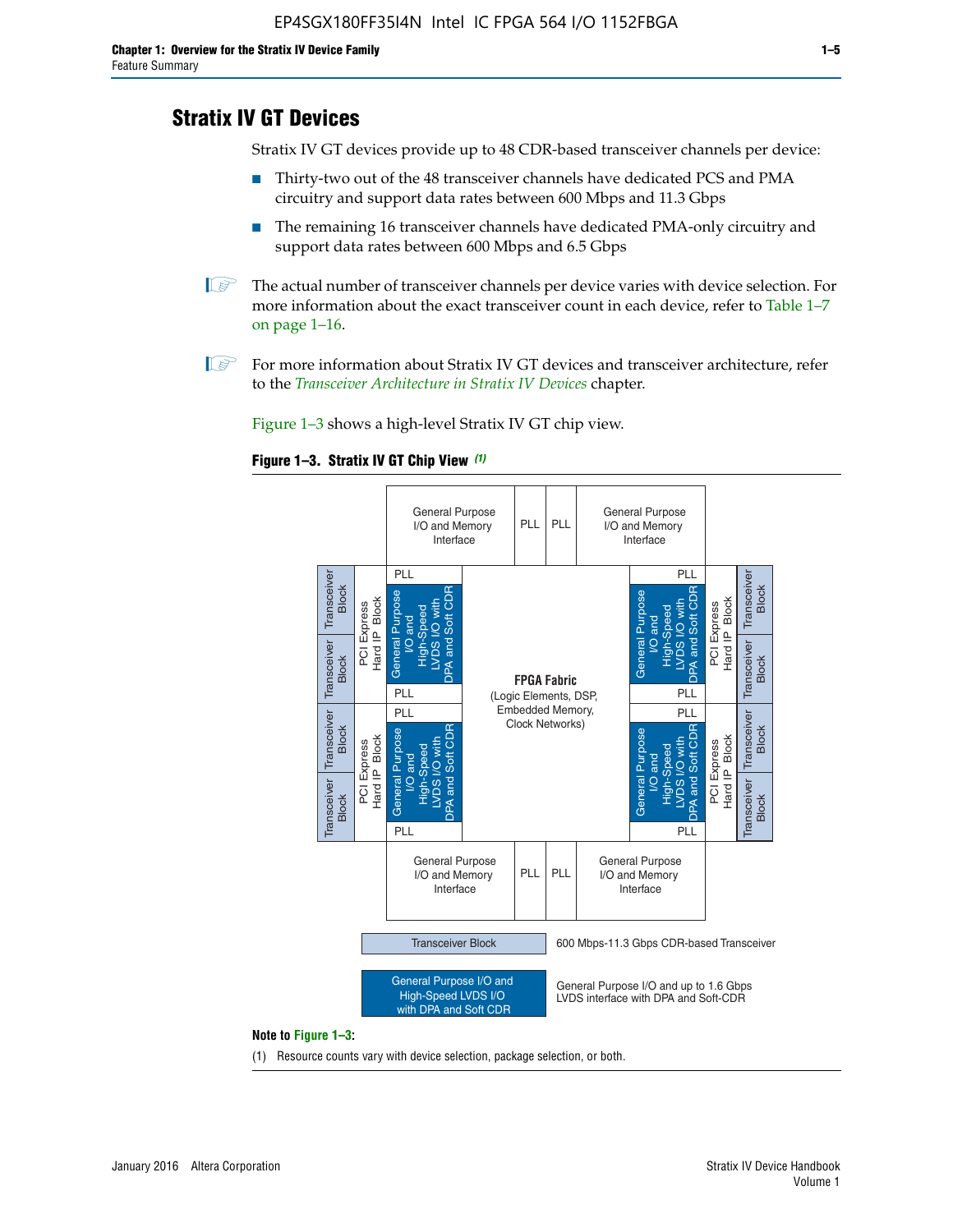# **Architecture Features**

The Stratix IV device family features are divided into high-speed transceiver features and FPGA fabric and I/O features.

 $\mathbb{I}$  The high-speed transceiver features apply only to Stratix IV GX and Stratix IV GT devices.

# **High-Speed Transceiver Features**

The following sections describe high-speed transceiver features for Stratix IV GX and GT devices.

# **Highest Aggregate Data Bandwidth**

Up to 48 full-duplex transceiver channels supporting data rates up to 8.5 Gbps in Stratix IV GX devices and up to 11.3 Gbps in Stratix IV GT devices.

# **Wide Range of Protocol Support**

Physical layer support for the following serial protocols:

- Stratix IV GX—PCIe Gen1 and Gen2, GbE, Serial RapidIO, SONET/SDH, XAUI/HiGig, (OIF) CEI-6G, SD/HD/3G-SDI, Fibre Channel, SFI-5, GPON, SAS/SATA, HyperTransport 1.0 and 3.0, and Interlaken
- Stratix IV GT—40G/100G Ethernet, SFI-S, Interlaken, SFI-5.1, Serial RapidIO, SONET/SDH, XAUI/HiGig, (OIF) CEI-6G, 3G-SDI, and Fibre Channel
- Extremely flexible and easy-to-configure transceiver data path to implement proprietary protocols
- PCIe Support
	- Complete PCIe Gen1 and Gen2 protocol stack solution compliant to PCI Express base specification 2.0 that includes PHY-MAC, Data Link, and transaction layer circuitry embedded in PCI Express hard IP blocks
	- **For more information, refer to the [PCI Express Compiler User Guide](http://www.altera.com/literature/ug/ug_pci_express.pdf).**
	- Root complex and end-point applications
	- $x1, x4,$  and  $x8$  lane configurations
	- PIPE 2.0-compliant interface
	- Embedded circuitry to switch between Gen1 and Gen2 data rates
	- Built-in circuitry for electrical idle generation and detection, receiver detect, power state transitions, lane reversal, and polarity inversion
	- 8B/10B encoder and decoder, receiver synchronization state machine, and ± 300 parts per million (ppm) clock compensation circuitry
	- Transaction layer support for up to two virtual channels (VCs)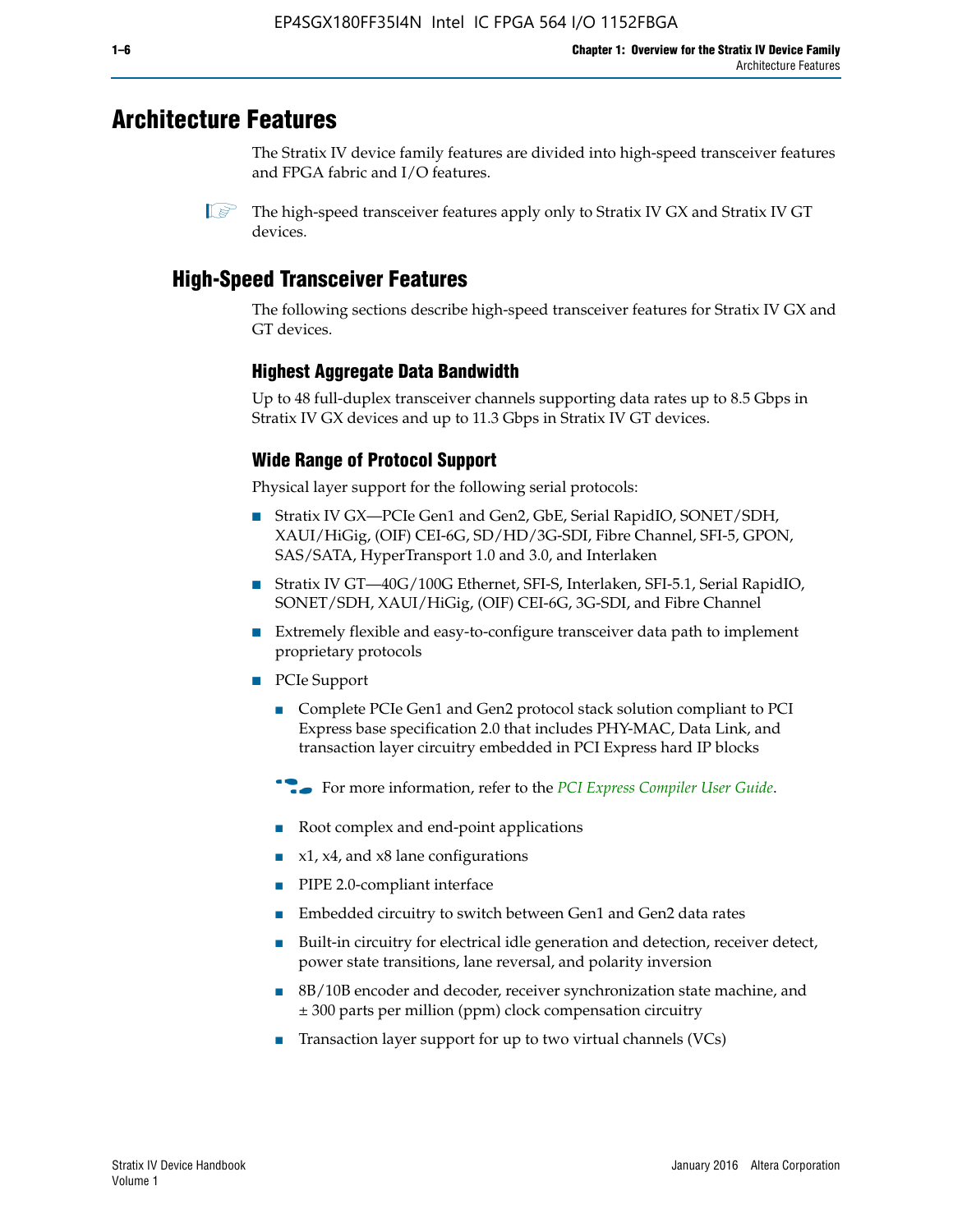- XAUI/HiGig Support
	- Compliant to IEEE802.3ae specification
	- **■** Embedded state machine circuitry to convert XGMII idle code groups  $(|11|)$ to and from idle ordered sets  $(|A|, |K|, |R|)$  at the transmitter and receiver, respectively
	- 8B/10B encoder and decoder, receiver synchronization state machine, lane deskew, and  $\pm$  100 ppm clock compensation circuitry
- GbE Support
	- Compliant to IEEE802.3-2005 specification
	- Automatic idle ordered set  $(111/112/1)$  generation at the transmitter, depending on the current running disparity
	- 8B/10B encoder and decoder, receiver synchronization state machine, and ± 100 ppm clock compensation circuitry
- Support for other protocol features such as MSB-to-LSB transmission in SONET/SDH configuration and spread-spectrum clocking in PCIe configurations

#### **Diagnostic Features**

- Serial loopback from the transmitter serializer to the receiver CDR for transceiver PCS and PMA diagnostics
- Reverse serial loopback pre- and post-CDR to transmitter buffer for physical link diagnostics
- Loopback master and slave capability in PCI Express hard IP blocks
- **For more information, refer to the** *[PCI Express Compiler User Guide](http://www.altera.com/literature/ug/ug_pci_express.pdf)***.**

#### **Signal Integrity**

Stratix IV devices simplify the challenge of signal integrity through a number of chip, package, and board-level enhancements to enable efficient high-speed data transfer into and out of the device. These enhancements include:

- Programmable 3-tap transmitter pre-emphasis with up to 8,192 pre-emphasis levels to compensate for pre-cursor and post-cursor inter-symbol interference (ISI)
- Up to 900% boost capability on the first pre-emphasis post-tap
- User-controlled and adaptive 4-stage receiver equalization with up to 16 dB of high-frequency gain
- On-die power supply regulators for transmitter and receiver phase-locked loop (PLL) charge pump and voltage controlled oscillator (VCO) for superior noise immunity
- On-package and on-chip power supply decoupling to satisfy transient current requirements at higher frequencies, thereby reducing the need for on-board decoupling capacitors
- Calibration circuitry for transmitter and receiver on-chip termination (OCT) resistors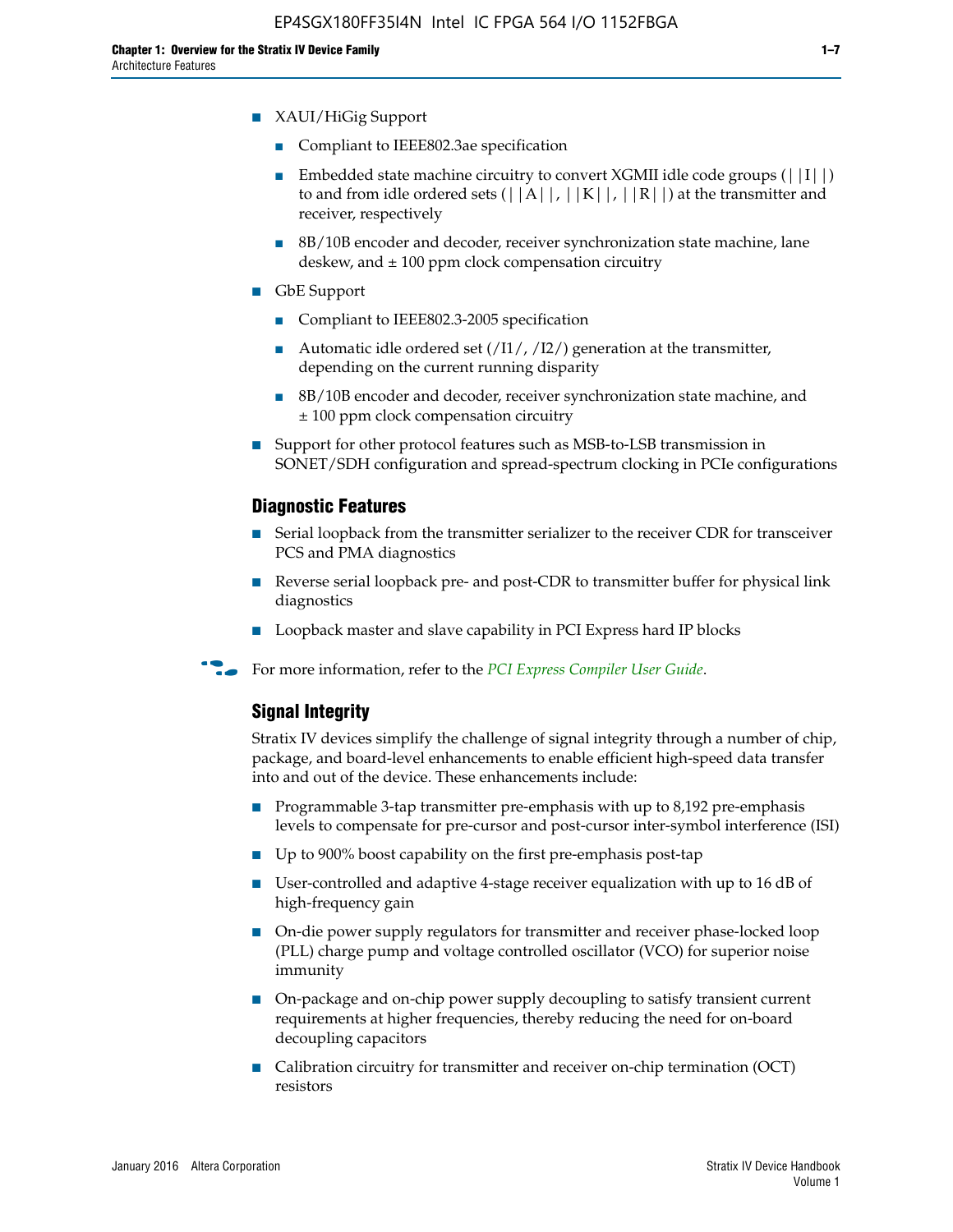# **FPGA Fabric and I/O Features**

The following sections describe the Stratix IV FPGA fabric and I/O features.

## **Device Core Features**

- Up to 531,200 LEs in Stratix IV GX and GT devices and up to 813,050 LEs in Stratix IV E devices, efficiently packed in unique and innovative adaptive logic modules (ALMs)
- Ten ALMs per logic array block (LAB) deliver faster performance, improved logic utilization, and optimized routing
- Programmable power technology, including a variety of process, circuit, and architecture optimizations and innovations
- Programmable power technology available to select power-driven compilation options for reduced static power consumption

## **Embedded Memory**

- TriMatrix embedded memory architecture provides three different memory block sizes to efficiently address the needs of diversified FPGA designs:
	- 640-bit MLAB
	- 9-Kb M9K
	- 144-Kb M144K
- Up to 33,294 Kb of embedded memory operating at up to 600 MHz
- Each memory block is independently configurable to be a single- or dual-port RAM, FIFO, ROM, or shift register

## **Digital Signal Processing (DSP) Blocks**

- Flexible DSP blocks configurable as  $9 \times 9$ -bit,  $12 \times 12$ -bit,  $18 \times 18$ -bit, and  $36 \times 36$ -bit full-precision multipliers at up to 600 MHz with rounding and saturation capabilities
- Faster operation due to fully pipelined architecture and built-in addition, subtraction, and accumulation units to combine multiplication results
- Optimally designed to support advanced features such as adaptive filtering, barrel shifters, and finite and infinite impulse response (FIR and IIR) filters

#### **Clock Networks**

- Up to 16 global clocks and 88 regional clocks optimally routed to meet the maximum performance of 800 MHz
- Up to 112 and 132 periphery clocks in Stratix IV GX and Stratix IV E devices, respectively
- Up to 66 (16 GCLK + 22 RCLK + 28 PCLK) clock networks per device quadrant in Stratix IV GX and Stratix IV GT devices
- Up to 71 (16 GCLK + 22 RCLK + 33 PCLK) clock networks per device quadrant in Stratix IV E devices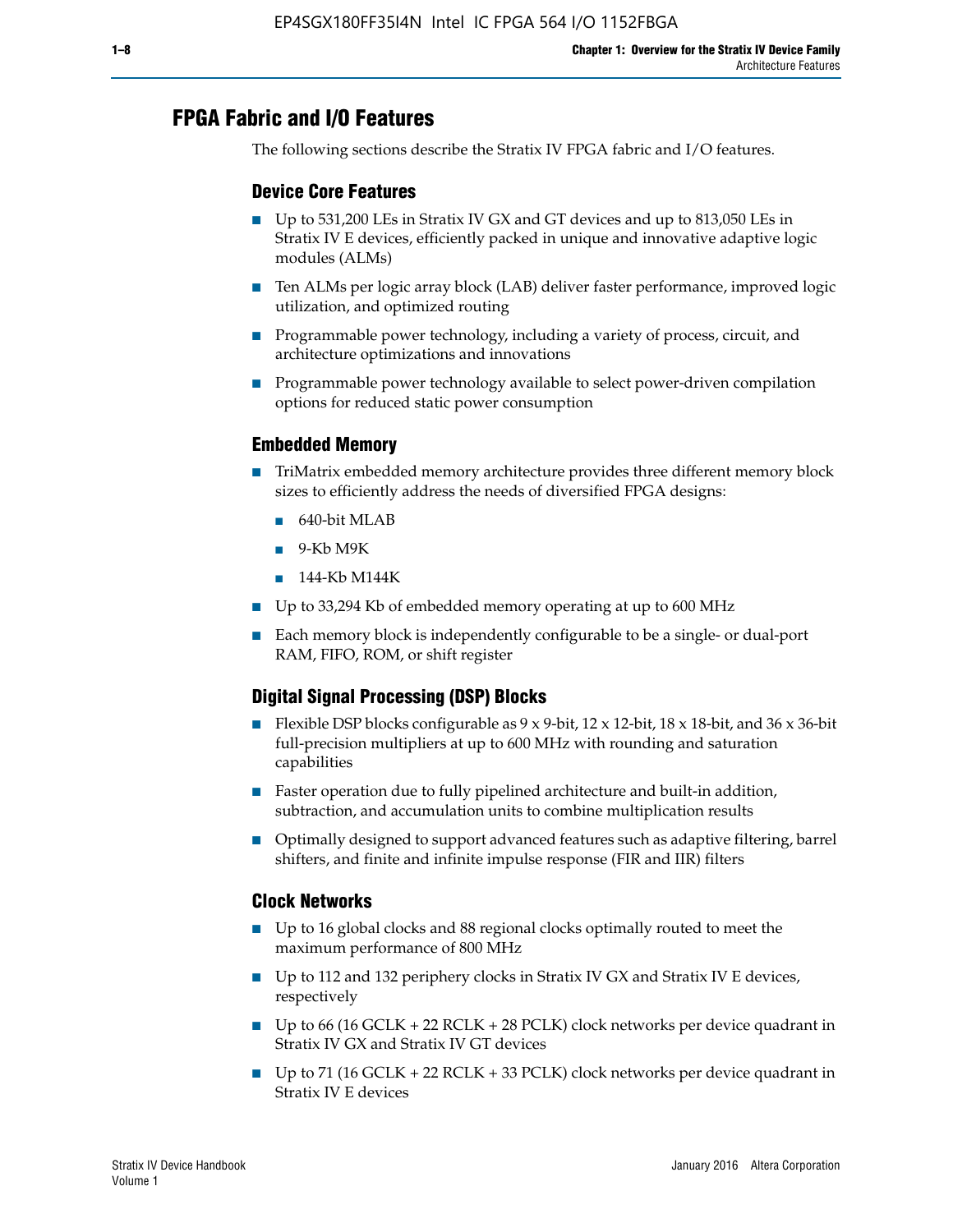## **PLLs**

- Three to 12 PLLs per device supporting spread-spectrum input tracking, programmable bandwidth, clock switchover, dynamic reconfiguration, and delay compensation
- On-chip PLL power supply regulators to minimize noise coupling

## **I/O Features**

- Sixteen to 24 modular I/O banks per device with 24 to 48 I/Os per bank designed and packaged for optimal simultaneous switching noise (SSN) performance and migration capability
- Support for a wide range of industry I/O standards, including single-ended (LVTTL/CMOS/PCI/PCIX), differential (LVDS/mini-LVDS/RSDS), voltage-referenced single-ended and differential (SSTL/HSTL Class I/II) I/O standards
- **O**n-chip series  $(R_S)$  and on-chip parallel  $(R_T)$  termination with auto-calibration for single-ended I/Os and on-chip differential  $(R_D)$  termination for differential I/Os
- Programmable output drive strength, slew rate control, bus hold, and weak pull-up capability for single-ended I/Os
- User I/O:GND: $V_{CC}$  ratio of 8:1:1 to reduce loop inductance in the package—PCB interface
- **■** Programmable transmitter differential output voltage ( $V_{OD}$ ) and pre-emphasis for high-speed LVDS I/O

#### **High-Speed Differential I/O with DPA and Soft-CDR**

- Dedicated circuitry on the left and right sides of the device to support differential links at data rates from 150 Mbps to 1.6 Gbps
- Up to 98 differential SERDES in Stratix IV GX devices, up to 132 differential SERDES in Stratix IV E devices, and up to 47 differential SERDES in Stratix IV GT devices
- DPA circuitry at the receiver automatically compensates for channel-to-channel and channel-to-clock skew in source synchronous interfaces
- Soft-CDR circuitry at the receiver allows implementation of asynchronous serial interfaces with embedded clocks at up to 1.6 Gbps data rate (SGMII and GbE)

#### **External Memory Interfaces**

- Support for existing and emerging memory interface standards such as DDR SDRAM, DDR2 SDRAM, DDR3 SDRAM, QDRII SRAM, QDRII+ SRAM, and RLDRAM II
- DDR3 up to 1,067 Mbps/533 MHz
- Programmable DQ group widths of 4 to 36 bits (includes parity bits)
- Dynamic OCT, trace mismatch compensation, read-write leveling, and half-rate register capabilities provide a robust external memory interface solution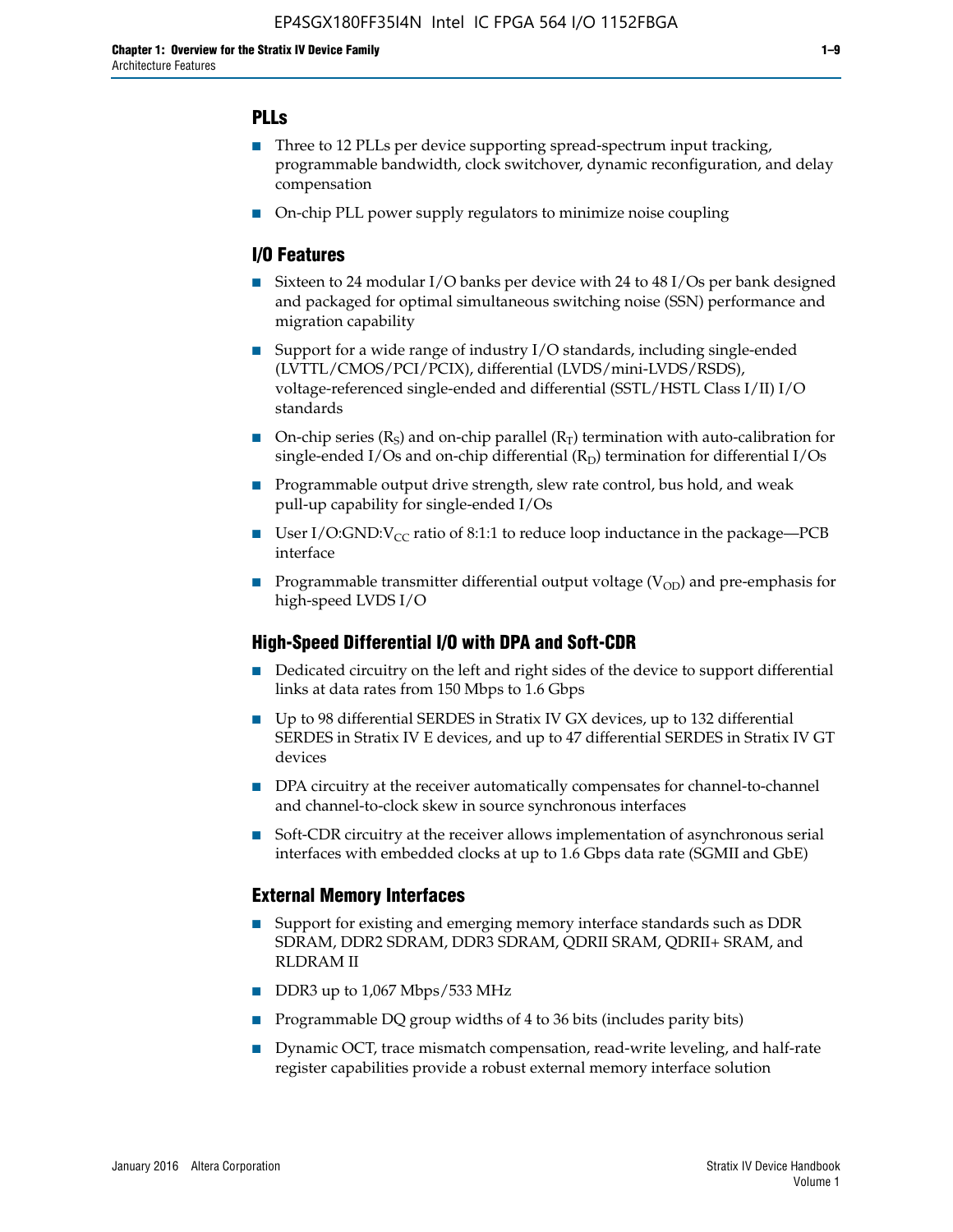## **System Integration**

- All Stratix IV devices support hot socketing
- Four configuration modes:
	- Passive Serial (PS)
	- Fast Passive Parallel (FPP)
	- Fast Active Serial (FAS)
	- JTAG configuration
- Ability to perform remote system upgrades
- 256-bit advanced encryption standard (AES) encryption of configuration bits protects your design against copying, reverse engineering, and tampering
- Built-in soft error detection for configuration RAM cells
- For more information about how to connect the PLL, external memory interfaces,  $I/O$ , high-speed differential I/O, power, and the JTAG pins to PCB, refer to the *[Stratix IV GX and Stratix IV E Device Family Pin Connection Guidelines](http://www.altera.com/literature/dp/stratix4/PCG-01005.pdf)* and the *[Stratix IV GT Device Family Pin Connection Guidelines](http://www.altera.com/literature/dp/stratix4/PCG-01006.pdf)*.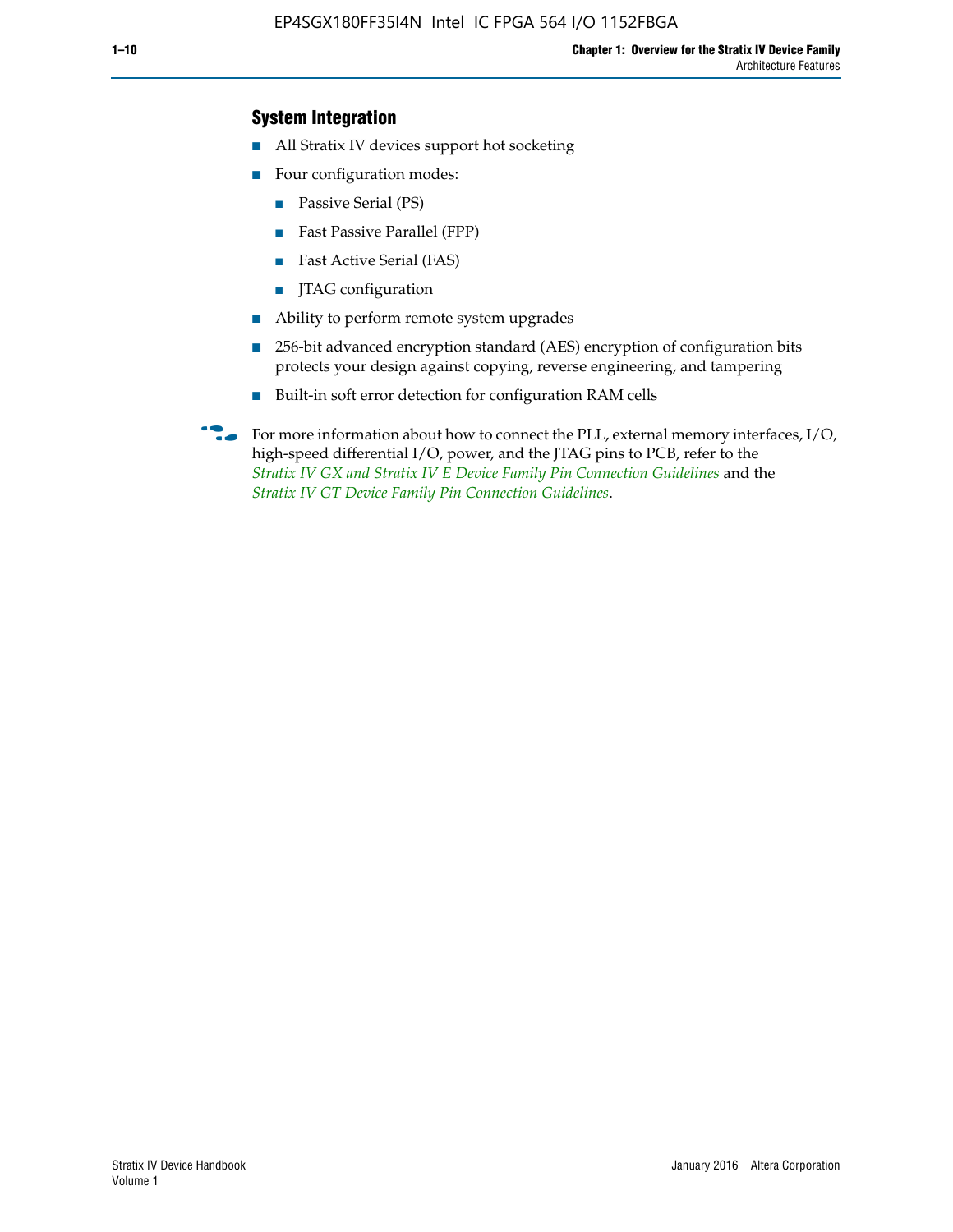#### Table 1–1 lists the Stratix IV GX device features.

# **Table 1–1. Stratix IV GX Device Features (Part 1 of 2)**

| <b>Feature</b>                                                | EP4SGX70                       |                |                   | <b>EP4SGX110</b>  |    |                                | <b>EP4SGX180</b>               |                |       |              | <b>EP4SGX230</b>              |                |                               |                                |                | <b>EP4SGX290</b> |       |       |       |                          |                   |                | <b>EP4SGX360</b> |       |       |       | <b>EP4SGX530</b> |
|---------------------------------------------------------------|--------------------------------|----------------|-------------------|-------------------|----|--------------------------------|--------------------------------|----------------|-------|--------------|-------------------------------|----------------|-------------------------------|--------------------------------|----------------|------------------|-------|-------|-------|--------------------------|-------------------|----------------|------------------|-------|-------|-------|------------------|
| <b>Package</b><br><b>Option</b>                               | F780                           | F1152          | F780              | F1152             |    | F780                           | F1152                          |                | F1517 | F780         | F1152                         |                | F1517                         | F780                           | F1152          |                  | F1517 | F1760 | F1932 | F780                     | F1152             |                | F1517            | F1760 | F1932 | F1760 | F1932            |
| <b>ALMs</b>                                                   | 29,040                         |                |                   | 42,240            |    |                                | 70,300                         |                |       |              | 91,200                        |                |                               |                                |                | 116,480          |       |       |       |                          |                   |                | 141,440          |       |       |       | 212,480          |
| LEs                                                           | 72,600                         |                |                   | 105,600           |    |                                | 175,750                        |                |       |              | 228,000                       |                |                               |                                |                | 291,200          |       |       |       |                          |                   | 353,600        |                  |       |       |       | 531,200          |
| 0.6 Gbps-<br>8.5 Gbps<br>Transceivers<br>$(PMA + PCs)$<br>(1) |                                | 16             | $\hspace{0.05cm}$ | $\hspace{0.05cm}$ | 16 | $\qquad \qquad \longleftarrow$ | $\hspace{0.05cm}$              | 16             | 24    |              | $\overbrace{\phantom{aaaaa}}$ | 16             | 24                            | —                              |                | 16               | 24    | 24    | 32    | $\overline{\phantom{0}}$ | $\hspace{0.05cm}$ | 16             | 24               | 24    | 32    | 24    | 32               |
| 0.6 Gbps-<br>6.5 Gbps<br>Transceivers<br>$(PMA + PCS)$<br>(1) | 8                              |                | 8                 | 16                | —  | 8                              | 16                             | -              | —     | 8            | 16                            | —              | $\overbrace{\phantom{aaaaa}}$ | 16                             | 16             |                  |       |       |       | 16                       | 16                |                |                  |       |       |       |                  |
| PMA-only<br>CMU<br>Channels<br>$(0.6$ Gbps-<br>6.5 Gbps)      | $\qquad \qquad \longleftarrow$ | 8              | $\hspace{0.05cm}$ |                   | 8  | $\qquad \qquad \longleftarrow$ | $\qquad \qquad \longleftarrow$ | 8              | 12    | -            | $\overline{\phantom{a}}$      | 8              | 12                            | $\qquad \qquad \longleftarrow$ |                | 8                | 12    | 12    | 16    |                          | $\hspace{0.05cm}$ | 8              | 12               | 12    | 16    | 12    | 16               |
| PCI Express<br>hard IP<br><b>Blocks</b>                       | $\mathbf{1}$                   | $\overline{2}$ | -1                | $\overline{2}$    |    | 1                              |                                | $\overline{2}$ |       | $\mathbf{1}$ |                               | $\overline{c}$ |                               |                                |                | $\overline{c}$   |       |       | 4     |                          |                   | $\overline{2}$ |                  |       | 4     |       | 4                |
| High-Speed<br>LVDS<br>SERDES (up<br>to 1.6 Gbps)<br>(4)       | 28                             | 56             | 28                | 28                | 56 | 28                             | 44                             |                | 88    | 28           | 44                            |                | 88                            | —                              | 44             |                  | 88    | 88    | 98    |                          | 44                |                | 88               | 88    | 98    | 88    | 98               |
| SPI-4.2 Links                                                 | $\mathbf{1}$                   |                |                   | 1                 |    | $\mathbf{1}$                   | $\overline{c}$                 |                | 4     | $\mathbf{1}$ | $\overline{c}$                |                | $\overline{4}$                | —                              | $\overline{2}$ |                  |       | 4     |       | $\overline{\phantom{0}}$ | $\overline{2}$    |                |                  | 4     |       |       | 4                |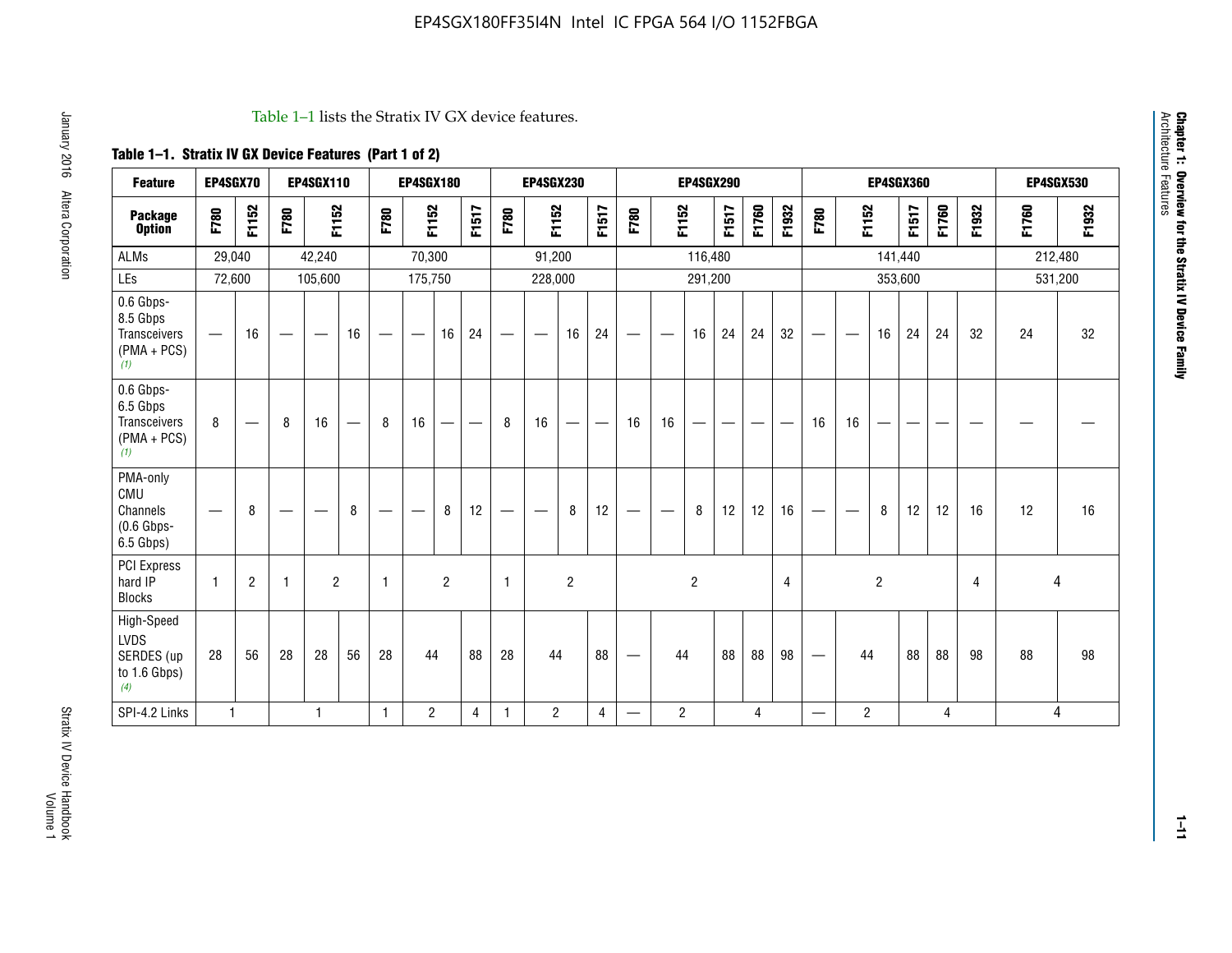**Table 1–1. Stratix IV GX Device Features (Part 2 of 2)**

| <b>Feature</b>                                       | EP4SGX70                      |                        |                             | <b>EP4SGX110</b>            |                      |                             | <b>EP4SGX180</b>          |                                                 |                        |                             | <b>EP4SGX230</b>            |                        |                        |                             |                             | <b>EP4SGX290</b>       |                        |                      |                        |                             |                             |                        | <b>EP4SGX360</b>     |                        |                        | EP4SGX530         |                   |
|------------------------------------------------------|-------------------------------|------------------------|-----------------------------|-----------------------------|----------------------|-----------------------------|---------------------------|-------------------------------------------------|------------------------|-----------------------------|-----------------------------|------------------------|------------------------|-----------------------------|-----------------------------|------------------------|------------------------|----------------------|------------------------|-----------------------------|-----------------------------|------------------------|----------------------|------------------------|------------------------|-------------------|-------------------|
| <b>Package</b><br><b>Option</b>                      | F780                          | F1152                  | F780                        | F1152                       |                      | F780                        | F1152                     |                                                 | F1517                  | F780                        | F1152                       |                        | <b>F1517</b>           | F780                        | F1152                       |                        | F1517                  | F1760                | F1932                  | F780                        | F1152                       |                        | F1517                | F1760                  | F1932                  | F1760             | F1932             |
| M9K Blocks<br>(256x)<br>36 bits)                     | 462                           |                        |                             | 660                         |                      |                             | 950                       |                                                 |                        |                             | 1,235                       |                        |                        |                             |                             | 936                    |                        |                      |                        |                             |                             | 1,248                  |                      |                        |                        | 1,280             |                   |
| M144K<br><b>Blocks</b><br>(2048 x<br>72 bits)        | 16                            |                        |                             | 16                          |                      |                             | 20                        |                                                 |                        |                             | 22                          |                        |                        |                             |                             | 36                     |                        |                      |                        |                             |                             | 48                     |                      |                        |                        | 64                |                   |
| <b>Total Memory</b><br>(MLAB+M9K<br>+M144K) Kb       | 7,370                         |                        |                             | 9,564                       |                      |                             | 13,627                    |                                                 |                        |                             | 17,133                      |                        |                        |                             |                             | 17,248                 |                        |                      |                        |                             |                             | 22,564                 |                      |                        |                        | 27,376            |                   |
| Embedded<br><b>Multipliers</b><br>$18 \times 18$ (2) | 384                           |                        |                             | 512                         |                      |                             | 920                       |                                                 |                        |                             | 1,288                       |                        |                        |                             |                             | 832                    |                        |                      |                        |                             |                             | 1,040                  |                      |                        | 1,02<br>4              | 1,024             |                   |
| PLLs                                                 | 3                             | $\overline{4}$         | 3                           | 4                           |                      | 3                           | 6                         |                                                 | 8                      | 3                           | 6                           |                        | 8                      | 4                           | 6                           |                        | 8                      | 12                   | 12                     | 4                           | 6                           |                        | 8                    | 12                     | 12                     | 12                | 12                |
| User $I/Os$ (3)                                      | 372                           | 488                    | 372                         | 372                         | 48<br>8              | 372                         | 56<br>4                   | 56<br>4                                         | 74<br>$\overline{4}$   | 372                         | 564                         | 56<br>$\overline{4}$   | 74<br>$\overline{4}$   | 289                         | 564                         | 56<br>4                | 74<br>4                | 88<br>0              | 92<br>$\mathbf 0$      | 289                         | 564                         | 56<br>4                | 74<br>4              | 88<br>$\mathbf{0}$     | 920                    | 880               | 920               |
| Speed Grade<br>(fastest to<br>slowest) (5)           | $-2\times$ ,<br>$-3,$<br>$-4$ | $-2,$<br>$-3,$<br>$-4$ | $-2\times$<br>$-3,$<br>$-4$ | $-2\times$<br>$-3,$<br>$-4$ | $-2,$<br>-3,<br>$-4$ | $-2\times$<br>$-3,$<br>$-4$ | $-2$<br>×,<br>$-3,$<br>-4 | $-2$<br>$\cdot$<br>$-3$<br>$\mathbf{r}$<br>$-4$ | $-2,$<br>$-3,$<br>$-4$ | $-2\times$<br>$-3,$<br>$-4$ | $-2\times$<br>$-3,$<br>$-4$ | $-2,$<br>$-3,$<br>$-4$ | $-2,$<br>$-3,$<br>$-4$ | $-2\times$<br>$-3,$<br>$-4$ | $-2\times$<br>$-3,$<br>$-4$ | $-2,$<br>$-3,$<br>$-4$ | $-2,$<br>$-3,$<br>$-4$ | $-2,$<br>-3,<br>$-4$ | $-2,$<br>$-3,$<br>$-4$ | $-2\times$<br>$-3,$<br>$-4$ | $-2\times$<br>$-3,$<br>$-4$ | $-2,$<br>$-3,$<br>$-4$ | $-2,$<br>-3,<br>$-4$ | $-2,$<br>$-3,$<br>$-4$ | $-2,$<br>$-3,$<br>$-4$ | $-2, -3,$<br>$-4$ | $-2, -3,$<br>$-4$ |

#### **Notes to Table 1–1:**

(1) The total number of transceivers is divided equally between the left and right side of each device, except for the devices in the F780 package. These devices have eight transceiver channels located only on the right side of the device.

- (2) Four multiplier adder mode.
- (3) The user I/Os count from pin-out files includes all general purpose I/O, dedicated clock pins, and dual purpose configuration pins. Transceiver pins and dedicated configuration pins are not included in the pin count.
- (4) Total pairs of high-speed LVDS SERDES take the lowest channel count of  $R_X/T_X$ .
- (5) The difference between the Stratix IV GX devices in the –2 and –2x speed grades is the number of available transceiver channels. The –2 device allows you to use the transceiver CMU blocks as transceiver channels. The –2x device does NOT allow you to use the CMU blocks as transceiver channels. In addition to the reduction of available transceiver channels in the Stratix IV GX –2x device, the data rates in the –2x device are limited to 6.5 Gbps.

January 2016 Altera Corporation

Altera Corporation

January 2016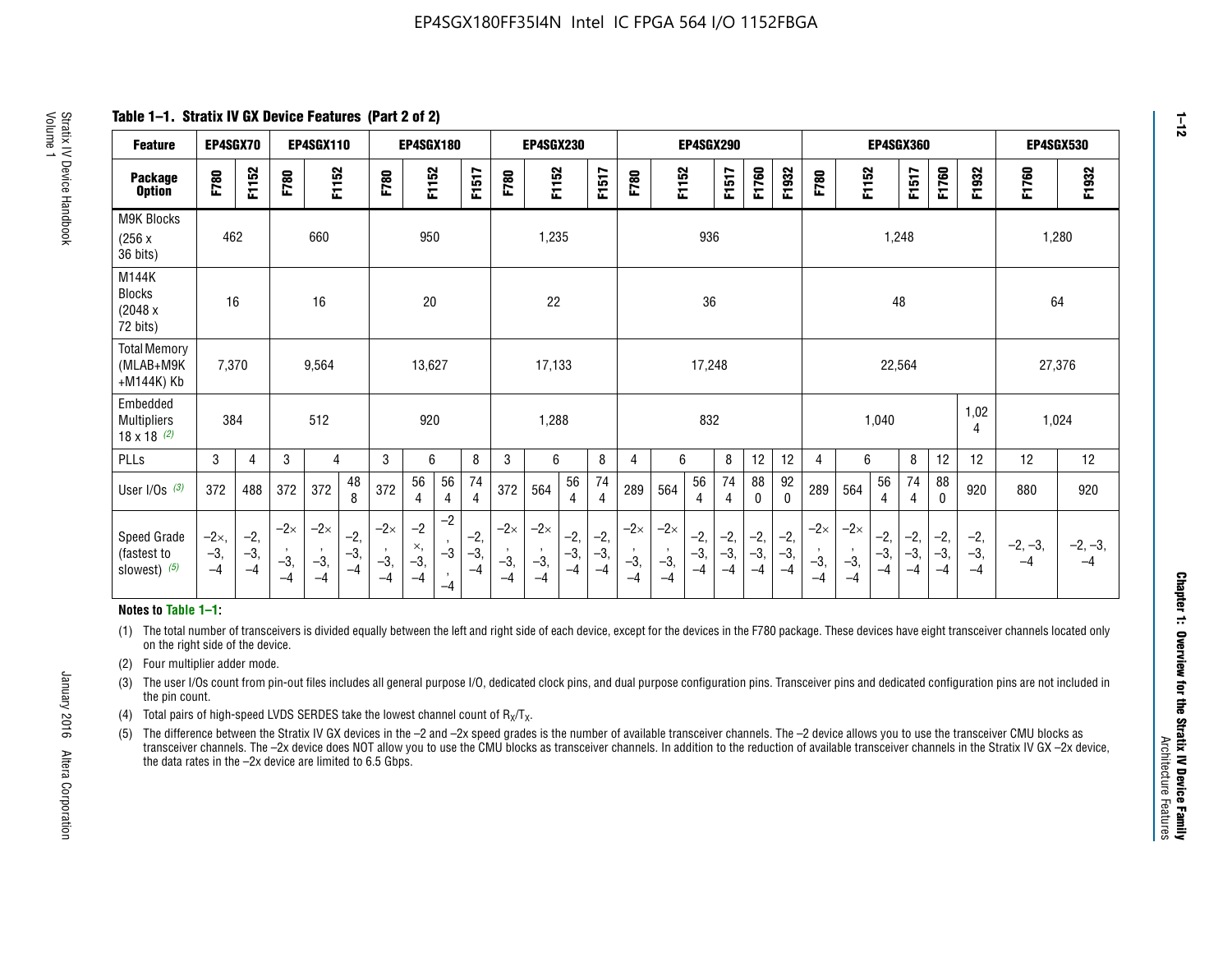Table 1–2 lists the Stratix IV GX device package options.

## **Table 1–2. Stratix IV GX Device Package Options** *(1)***,** *(2)*

| <b>Device</b> |                  | <b>F780</b><br>(29 mm x 29 mm) $(6)$ | F1152<br>$(35 \, \text{mm} \times 35 \, \text{mm})$<br>(6) | F1152<br>$(35$ mm x 35 mm) $(5)$ , $(7)$ |             | F1517<br>$(40 \, \text{mm} \times 40 \, \text{mm})$<br>$(5)$ $(7)$ | <b>F1760</b><br>$(42.5 \text{ mm} \times 42.5 \text{ mm})$<br>$\boldsymbol{U}$ | F1932<br>$(45 \, \text{mm} \times 45 \, \text{mm})$<br>(7) |
|---------------|------------------|--------------------------------------|------------------------------------------------------------|------------------------------------------|-------------|--------------------------------------------------------------------|--------------------------------------------------------------------------------|------------------------------------------------------------|
| EP4SGX70      | <b>DF29</b>      |                                      |                                                            | <b>HF35</b>                              |             |                                                                    |                                                                                |                                                            |
| EP4SGX110     | DF <sub>29</sub> |                                      | FF35                                                       | <b>HF35</b>                              |             |                                                                    |                                                                                |                                                            |
| EP4SGX180     | <b>DF29</b>      |                                      | FF35                                                       |                                          | <b>HF35</b> | KF40                                                               |                                                                                |                                                            |
| EP4SGX230     | <b>DF29</b>      |                                      | FF35                                                       |                                          | <b>HF35</b> | KF40                                                               |                                                                                |                                                            |
| EP4SGX290     |                  | FH29 $(3)$                           | <b>FF35</b>                                                |                                          | <b>HF35</b> | KF40                                                               | KF43                                                                           | <b>NF45</b>                                                |
| EP4SGX360     |                  | FH29 $(3)$                           | FF35                                                       |                                          | <b>HF35</b> | KF40                                                               | KF43                                                                           | <b>NF45</b>                                                |
| EP4SGX530     |                  |                                      |                                                            |                                          | HH35 $(4)$  | KH40 (4)                                                           | KF43                                                                           | <b>NF45</b>                                                |

#### **Notes to Table 1–2:**

(1) Device packages in the same column and marked under the same arrow sign have vertical migration capability.

(2) Use the Pin Migration Viewer in the Pin Planner to verify the pin migration compatibility when migrating devices. For more information, refer to *[I/O Management](http://www.altera.com/literature/hb/qts/qts_qii52013.pdf)* in the *Quartus II Handbook, Volume 2*.

(3) The 780-pin EP4SGX290 and EP4SGX360 devices are available only in 33 mm x 33 mm Hybrid flip chip package.

(4) The 1152-pin and 1517-pin EP4SGX530 devices are available only in 42.5 mm x 42.5 mm Hybrid flip chip packages.

(5) When migrating between hybrid and flip chip packages, there is an additional keep-out area. For more information, refer to the *[Package Information Datasheet for Altera Devices](http://www.altera.com/literature/ds/dspkg.pdf)*.

(6) Devices listed in this column are available in –2x, –3, and –4 speed grades. These devices do not have on-package decoupling capacitors.

(7) Devices listed in this column are available in –2, –3, and –4 speed grades. These devices have on-package decoupling capacitors. For more information about on-package decoupling capacitor value in each device, refer to Table 1–3.

 $\mathbb{L}$ s On-package decoupling reduces the need for on-board or PCB decoupling capacitors by satisfying the transient current requirements at higher frequencies. The *[Power Delivery Network](http://www.altera.com/literature/ug/pdn_tool_stxiv.zip)* design tool for Stratix IV devices accounts for the on-package decoupling and reflects the reduced requirements for PCB decoupling capacitors.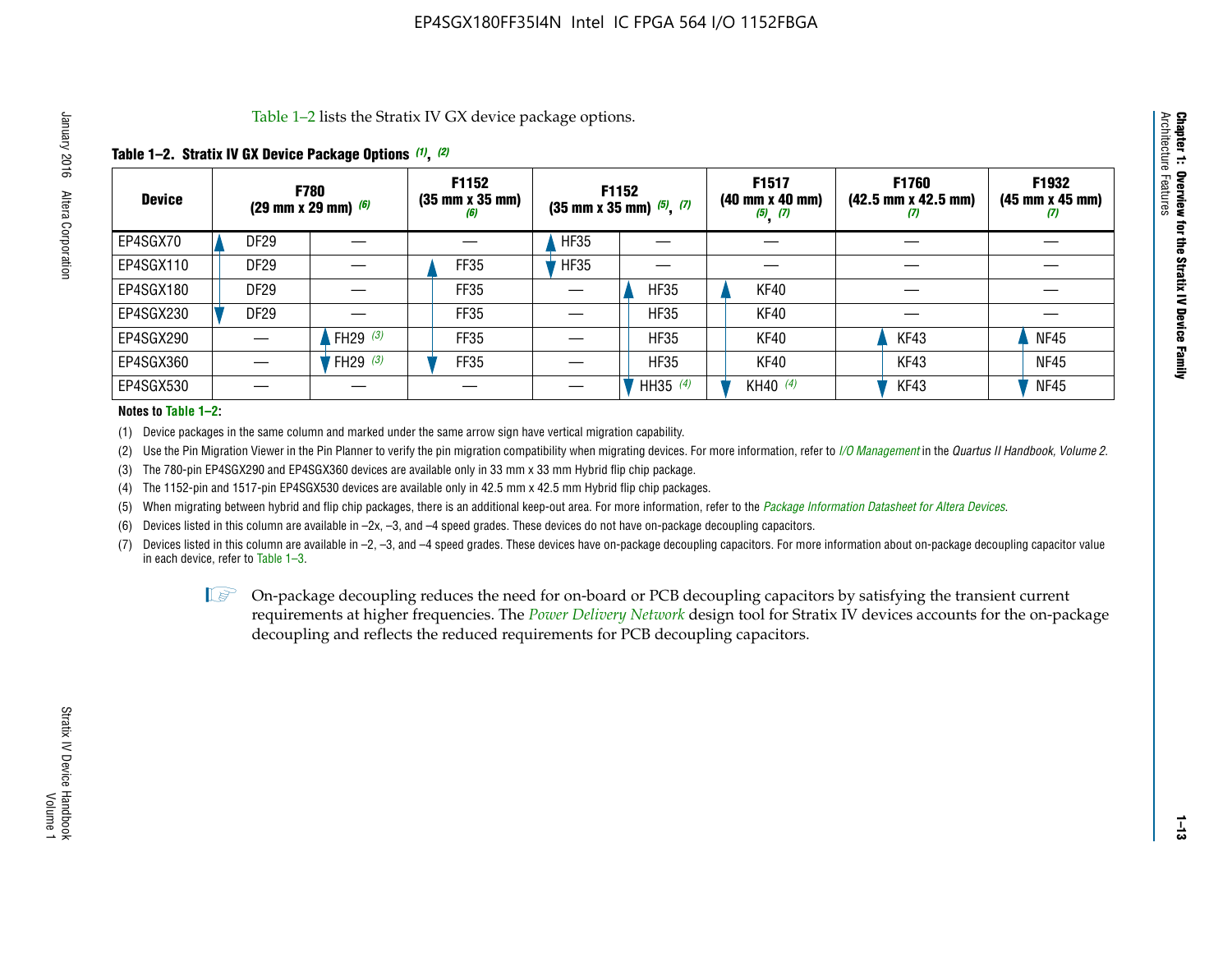|  |  | Table 1-3. Stratix IV GX Device On-Package Decoupling Information (1) |  |  |
|--|--|-----------------------------------------------------------------------|--|--|
|--|--|-----------------------------------------------------------------------|--|--|

| <b>Ordering Information</b> |                     | <b>V<sub>cc</sub></b>               | V <sub>ccio</sub>    | V <sub>CCL GXB</sub>         | V <sub>CCA_L/R</sub> | V <sub>CCT</sub> and V <sub>CCR</sub> (Shared)   |
|-----------------------------|---------------------|-------------------------------------|----------------------|------------------------------|----------------------|--------------------------------------------------|
| EP4SGX70                    | <b>HF35</b>         | $2\times1$ uF + $2\times470$ nF     | 10nF per bank $(2)$  | 100nF per transceiver block  | 100 <sub>n</sub> F   | $1 \times 470$ nF + $1 \times 47$ nF per side    |
| EP4SGX110                   | <b>HF35</b>         | $2\times1$ uF + $2\times470$ nF     | 10nF per bank $(2)$  | 100nF per transceiver block  | 100 <sub>n</sub> F   | $1\times470$ nF + $1\times47$ nF per side        |
| EP4SGX180                   | <b>HF35</b><br>KF40 | $2\times1$ uF + $2\times470$ nF     | 10nF per bank $(2)$  | 100nF per transceiver block  | 100 <sub>nF</sub>    | $1 \times 470$ nF + $1 \times 47$ nF per side    |
| EP4SGX230                   | <b>HF35</b><br>KF40 | $2 \times 1$ uF + $2 \times 470$ nF | 10 nF per bank $(2)$ | 100 nF per transceiver block | 100 nF               | $1 \times 470$ nF + $1 \times 47$ nF<br>per side |
|                             | <b>HF35</b><br>KF40 |                                     |                      |                              |                      | $1 \times 470$ nF + $1 \times 47$ nF             |
| EP4SGX290                   | KF43<br><b>NF45</b> | $4 \times 1$ uF + $4 \times 470$ nF | 10 nF per bank $(2)$ | 100 nF per transceiver block | 100nF                | per side                                         |
|                             | <b>HF35</b><br>KF40 |                                     |                      |                              |                      | $1 \times 470$ nF + $1 \times 47$ nF             |
| EP4SGX360                   | KF43<br><b>NF45</b> | $4 \times 1$ uF + $4 \times 470$ nF | 10 nF per bank $(2)$ | 100 nF per transceiver block | 100 nF               | per side                                         |
|                             | <b>HH35</b>         |                                     |                      |                              |                      |                                                  |
| EP4SGX530                   | <b>KH40</b><br>KF43 | $4 \times 1$ uF + $4 \times 470$ nF | 10 nF per bank $(2)$ | 100 nF per transceiver block | 100 nF               | $1 \times 470$ nF + $1 \times 47$ nF<br>per side |
|                             | <b>NF45</b>         |                                     |                      |                              |                      |                                                  |

**Notes to Table 1–3:**

(1) Table 1-3 refers to production devices on-package decoupling. For more information about decoupling design of engineering sample (ES) devices, contact [Altera Technical Support](http://mysupport.altera.com/eservice/login.asp).

(2) For I/O banks  $3(*)$ ,  $4(*)$ ,  $7(*)$ , and  $8(*)$  only. There is no OPD for I/O bank  $1(*)$ ,  $2(*)$ ,  $5(*)$ , and  $6(*)$ .

**1–14**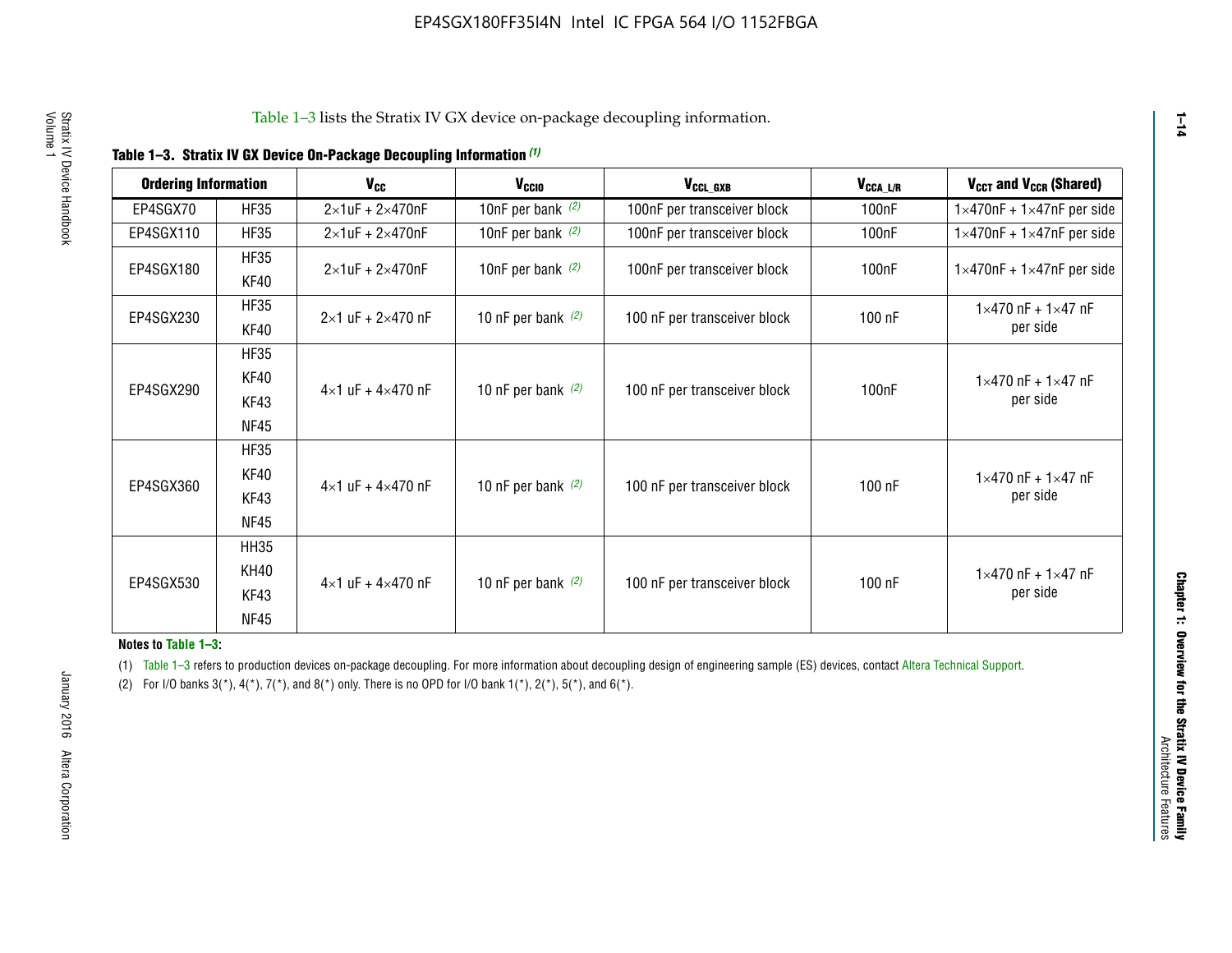#### Table 1–4 lists the Stratix IV E device features.

#### **Table 1–4. Stratix IV E Device Features**

| <b>Feature</b>                                      | <b>EP4SE230</b> |     | <b>EP4SE360</b>                        |              | <b>EP4SE530</b> |              |          | <b>EP4SE820</b> |            |
|-----------------------------------------------------|-----------------|-----|----------------------------------------|--------------|-----------------|--------------|----------|-----------------|------------|
| Package Pin Count                                   | 780             | 780 | 1152                                   | 1152         | 1517            | 1760         | 1152     | 1517            | 1760       |
| ALMs                                                | 91,200          |     | 141,440                                |              | 212,480         |              |          | 325,220         |            |
| LEs                                                 | 228,000         |     | 353,600                                |              | 531,200         |              |          | 813,050         |            |
| High-Speed LVDS<br>SERDES (up to<br>1.6 Gbps) $(1)$ | 56              | 56  | 88                                     | 88           | 112             | 112          | 88       | 112             | 132        |
| SPI-4.2 Links                                       | 3               | 3   | 4                                      | 4            |                 | 6            | 4        | 6               | 6          |
| <b>M9K Blocks</b><br>(256 x 36 bits)                | 1,235           |     | 1,248                                  |              | 1,280           |              |          | 1610            |            |
| M144K Blocks<br>(2048 x 72 bits)                    | 22              |     | 48                                     |              | 64              |              |          | 60              |            |
| <b>Total Memory</b><br>$(MLAB+M9K+$<br>M144K) Kb    | 17,133          |     | 22,564                                 |              | 27,376          |              |          | 33,294          |            |
| <b>Embedded Multipliers</b><br>$(18 \times 18)$ (2) | 1,288           |     | 1,040                                  |              | 1,024           |              |          | 960             |            |
| PLLs                                                | 4               | 4   | 8                                      | 8            | 12              | 12           | 8        | 12              | 12         |
| User I/Os $(3)$                                     | 488             | 488 | 744                                    | 744          | 976             | 976          | 744(4)   | 976 (4)         | 1120 $(4)$ |
| Speed Grade<br>(fastest to slowest)                 |                 |     | $-2, -3, -4$ $-2, -3, -4$ $-2, -3, -4$ | $-2, -3, -4$ | $-2, -3, -4$    | $-2, -3, -4$ | $-3, -4$ | $-3, -4$        | $-3, -4$   |

#### **Notes to Table 1–4:**

(1) The user I/O count from the pin-out files include all general purpose I/Os, dedicated clock pins, and dual purpose configuration pins. Transceiver pins and dedicated configuration pins are not included in the pin count.

(2) Four multiplier adder mode.

(3) Total pairs of high-speed LVDS SERDES take the lowest channel count of  $R_X/T_X$ .

(4) This data is preliminary.

**Chapter 1: Overview for the Stratix IV Device Family**

**Chapter 1: Overview for the Stratix IV Device Family**<br>Architecture Faatures

Architecture Features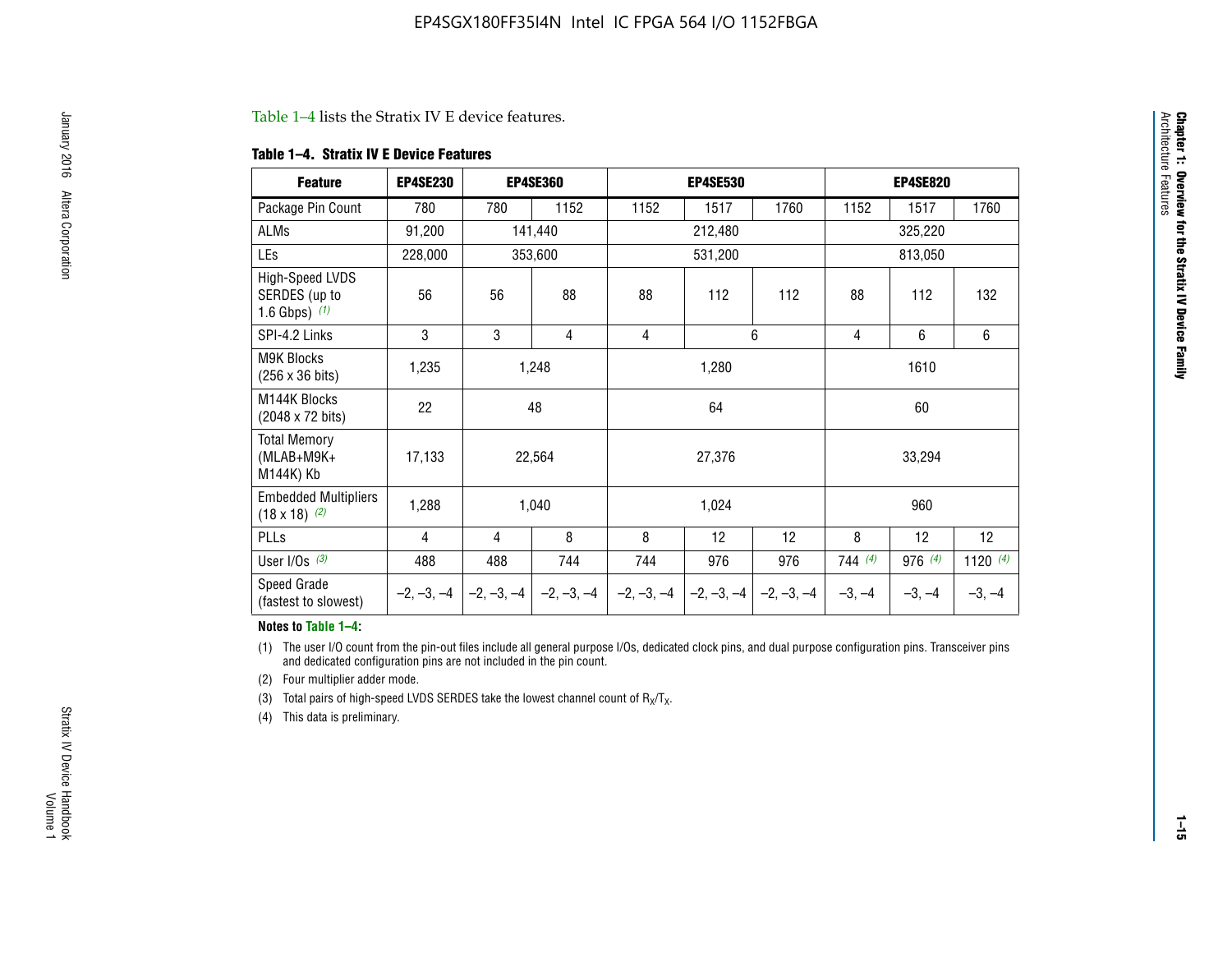Table 1–5 summarizes the Stratix IV E device package options.

| <b>Device</b> | <b>F780</b><br>$(29 \text{ mm} \times 29 \text{ mm})$ $(5)$ , $(6)$ | F1152<br>$(35 \text{ mm} \times 35 \text{ mm})$ $(5)$ $(7)$ | F <sub>1517</sub><br>$(40 \text{ mm} \times 40 \text{ mm})$ (7) | <b>F1760</b><br>$(42.5$ mm x 42.5 mm) $(7)$ |
|---------------|---------------------------------------------------------------------|-------------------------------------------------------------|-----------------------------------------------------------------|---------------------------------------------|
| EP4SE230      | F <sub>29</sub>                                                     |                                                             |                                                                 |                                             |
| EP4SE360      | H29 $(3)$                                                           | F35                                                         |                                                                 |                                             |
| EP4SE530      |                                                                     | H35 $(4)$                                                   | H40 $(4)$                                                       | F43                                         |
| EP4SE820      |                                                                     | H35 $(4)$                                                   | H40 $(4)$                                                       | F43                                         |

**Table 1–5. Stratix IV E Device Package Options** *(1)***,** *(2)*

#### **Notes to Table 1–5:**

(1) Device packages in the same column and marked under the same arrow sign have vertical migration capability.

(2) Use the Pin Migration Viewer in the Pin Planner to verify the pin migration compatibility when migrating devices. For more information, refer to *[I/O Management](http://www.altera.com/literature/hb/qts/qts_qii52013.pdf)* in the *Quartus II Handbook, Volume 2*.

(3) The 780-pin EP4SE360 device is available only in the 33 mm x 33 mm Hybrid flip chip package.

(4) The 1152-pin and 1517-pin for EP4SE530 and EP4SE820 devices are available only in the 42.5 mm x 42.5 mm Hybrid flip chip package.

(5) When migrating between hybrid and flip chip packages, there is an additional keep-out area. For more information, refer to the *[Package](http://www.altera.com/literature/ds/dspkg.pdf)  [Information Datasheet for Altera Devices](http://www.altera.com/literature/ds/dspkg.pdf)*.

(6) Devices listed in this column do not have on-package decoupling capacitors.

(7) Devices listed in this column have on-package decoupling capacitors. For more information about on-package decoupling capacitor value for each device, refer to Table 1–6.

Table 1–6 lists the Stratix IV E on-package decoupling information.

| Table 1–6. Stratix IV E Device On-Package Decoupling Information (1) |  |  |  |  |  |
|----------------------------------------------------------------------|--|--|--|--|--|
|----------------------------------------------------------------------|--|--|--|--|--|

|          | <b>Ordering Information</b> | V <sub>cc</sub>                     | <b>V<sub>CCIO</sub></b> |
|----------|-----------------------------|-------------------------------------|-------------------------|
| EP4SE360 | F <sub>35</sub>             | $4 \times 1$ uF + $4 \times 470$ nF | 10 nF per bank          |
|          | H35                         |                                     |                         |
| EP4SE530 | H40                         | $4\times1$ uF + $4\times470$ nF     | 10 nF per bank          |
|          | F43                         |                                     |                         |
|          | H35                         |                                     |                         |
| EP4SE820 | H40                         | $4\times1$ uF + $4\times470$ nF     | 10 nF per bank          |
|          | F43                         |                                     |                         |

**Note to Table 1–6:**

(1) Table 1–6 refers to production devices on-package decoupling. For more information about decoupling design of engineering sample (ES) devices, contact [Altera Technical Support](http://mysupport.altera.com/eservice/login.asp).

Table 1–7 lists the Stratix IV GT device features.

| <b>Feature</b>                       | <b>EP4S40G2</b> | <b>EP4S40G5</b> | <b>EP4S100G2</b> | <b>EP4S100G3</b> | <b>EP4S100G4</b> |         | <b>EP4S100G5</b> |
|--------------------------------------|-----------------|-----------------|------------------|------------------|------------------|---------|------------------|
| Package Pin Count                    | 1517            | 1517            | 1517             | 1932             | 1932             | 1517    | 1932             |
| <b>ALMs</b>                          | 91,200          | 212,480         | 91,200           | 116,480          | 141,440          |         | 212.480          |
| LEs                                  | 228,000         | 531,200         | 228,000          | 291,200          | 353,600          | 531,200 |                  |
| <b>Total Transceiver</b><br>Channels | 36              | 36              | 36               | 48               | 48               | 36      | 48               |

**Table 1–7. Stratix IV GT Device Features (Part 1 of 2)**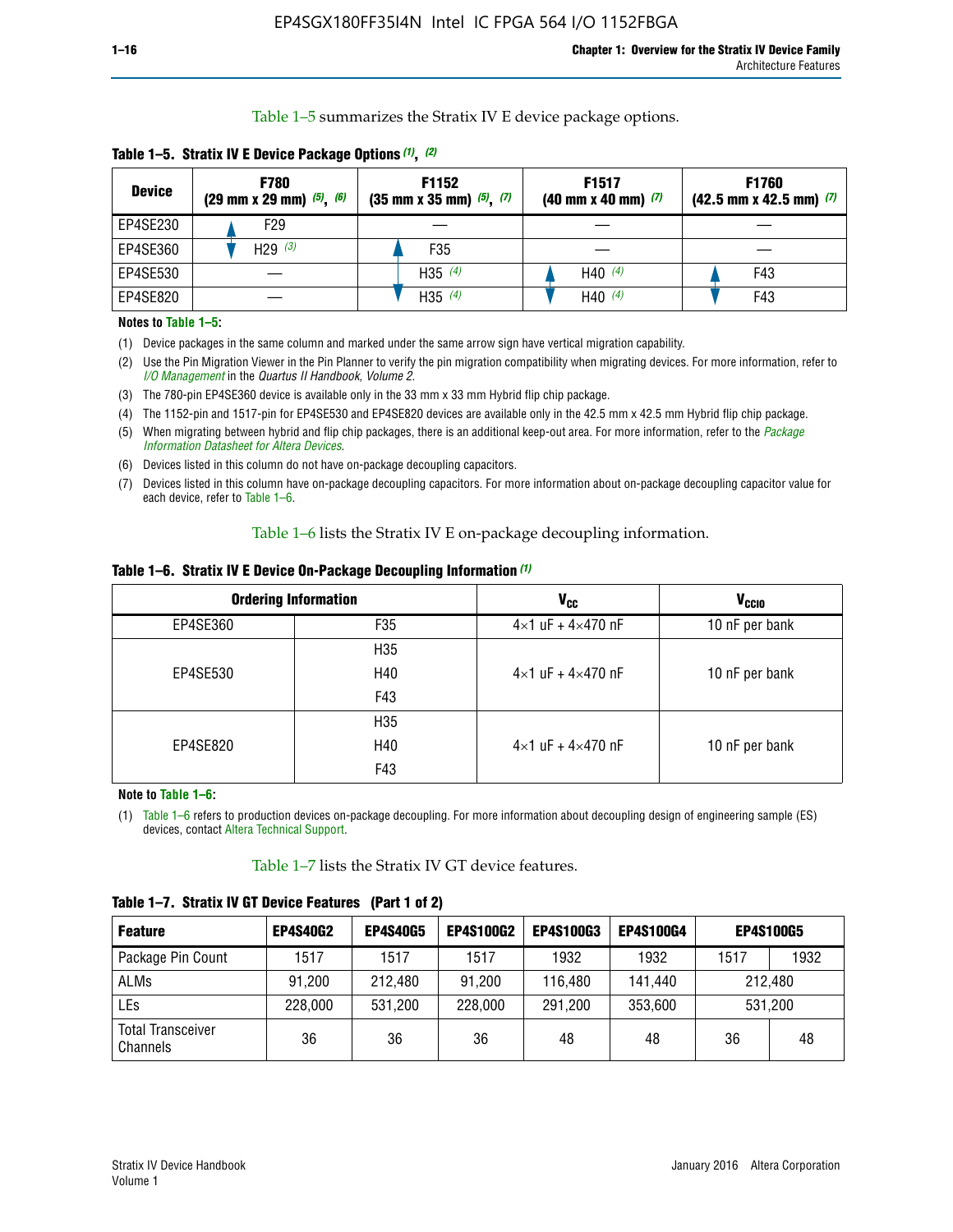| <b>Feature</b>                                                              | <b>EP4S40G2</b> | <b>EP4S40G5</b> | <b>EP4S100G2</b> | <b>EP4S100G3</b> | EP4S100G4      |                           | <b>EP4S100G5</b> |
|-----------------------------------------------------------------------------|-----------------|-----------------|------------------|------------------|----------------|---------------------------|------------------|
| 10G Transceiver<br>Channels<br>(600 Mbps - 11.3 Gbps)<br>with $PMA + PCS$ ) | 12              | 12              | 24               | 24               | 24             | 24                        | 32               |
| 8G Transceiver<br>Channels<br>(600 Mbps - 8.5 Gbps<br>with PMA + PCS) $(1)$ | 12              | 12              | $\mathbf 0$      | 8                | 8              | $\mathbf 0$               | $\mathbf 0$      |
| PMA-only CMU<br>Channels<br>(600 Mbps- 6.5 Gbps)                            | 12              | 12              | 12               | 16               | 16             | 12                        | 16               |
| PCIe hard IP Blocks                                                         | $\overline{2}$  | $\overline{2}$  | $2^{\circ}$      | 4                | $\overline{4}$ | $\overline{2}$            | $\overline{4}$   |
| High-Speed LVDS<br><b>SERDES</b><br>(up to 1.6 Gbps) $(2)$                  | 46              | 46              | 46               | 47               | 47             | 46                        | 47               |
| SP1-4.2 Links                                                               | $\overline{2}$  | $\overline{2}$  | $\overline{2}$   | $\overline{2}$   | $\overline{2}$ | $\overline{2}$            | $\overline{2}$   |
| <b>M9K Blocks</b><br>(256 x 36 bits)                                        | 1,235           | 1,280           | 1,235            | 936              | 1,248          |                           | 1,280            |
| M144K Blocks<br>(2048 x 72 bits)                                            | 22              | 64              | 22               | 36               | 48             |                           | 64               |
| Total Memory (MLAB +<br>M9K + M144K) Kb                                     | 17,133          | 27,376          | 17,133           | 17,248           | 22,564         |                           | 27,376           |
| <b>Embedded Multipliers</b><br>$18 \times 18^{(3)}$                         | 1,288           | 1,024           | 1,288            | 832              | 1,024          | 1,024                     |                  |
| PLLs                                                                        | 8               | 8               | 8                | 12               | 12             | 8                         | 12               |
| User I/Os $(4)$ , $(5)$                                                     | 654             | 654             | 654              | 781              | 781            | 654                       | 781              |
| Speed Grade<br>(fastest to slowest)                                         | $-1, -2, -3$    | $-1, -2, -3$    | $-1, -2, -3$     | $-1, -2, -3$     | $-1, -2, -3$   | $ -1, -2, -3  -1, -2, -3$ |                  |

**Notes to Table 1–7:**

(1) You can configure all 10G transceiver channels as 8G transceiver channels. For example, the EP4S40G2F40 device has twenty-four 8G transceiver channels and the EP4S100G5F45 device has thirty-two 8G transceiver channels.

(2) Total pairs of high-speed LVDS SERDES take the lowest channel count of  $R_X/T_X$ .

(3) Four multiplier adder mode.

(4) The user I/O count from the pin-out files include all general purpose I/Os, dedicated clock pins, and dual purpose configuration pins. Transceiver pins and dedicated configuration pins are not included in the pin count.

(5) This data is preliminary.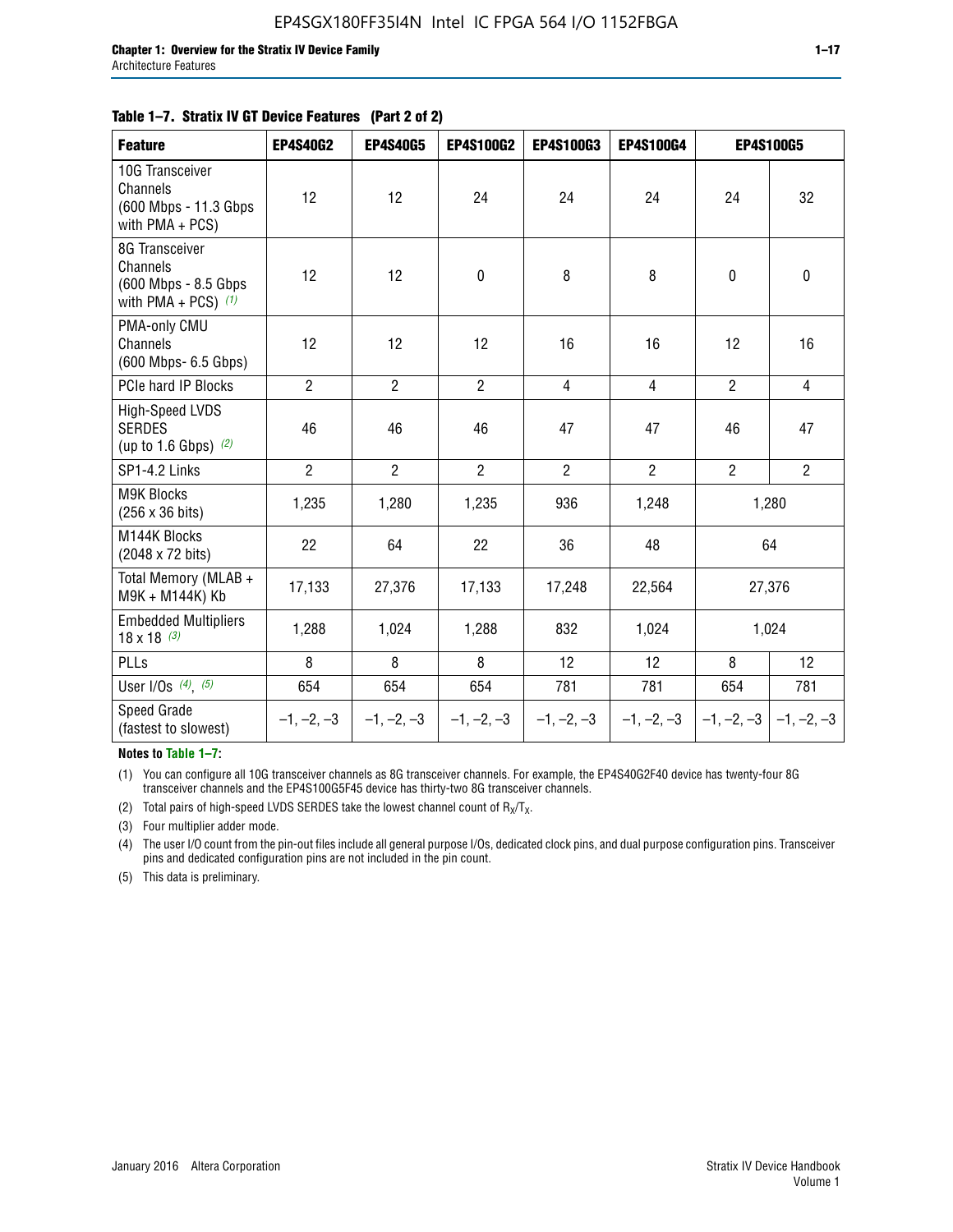Table 1–8 lists the resource counts for the Stratix IV GT devices.

|  | Table 1-8. Stratix IV GT Device Package Options (1), (2) |  |  |  |  |  |
|--|----------------------------------------------------------|--|--|--|--|--|
|--|----------------------------------------------------------|--|--|--|--|--|

| <b>Device</b>                      | <b>1517 Pin</b><br><b>1932 Pin</b><br>$(40 \text{ mm} \times 40 \text{ mm})$ $(3)$<br>(45 mm x 45 mm) |     |  |
|------------------------------------|-------------------------------------------------------------------------------------------------------|-----|--|
| <b>Stratix IV GT 40 G Devices</b>  |                                                                                                       |     |  |
| EP4S40G2                           | F40                                                                                                   |     |  |
| EP4S40G5                           | H40 $(4)$ , $(5)$                                                                                     |     |  |
| <b>Stratix IV GT 100 G Devices</b> |                                                                                                       |     |  |
| EP4S100G2                          | F40                                                                                                   |     |  |
| EP4S100G3                          |                                                                                                       | F45 |  |
| EP4S100G4                          |                                                                                                       | F45 |  |
| EP4S100G5                          | $(4)$ ,<br>(5)<br>H40                                                                                 | F45 |  |

#### **Notes to Table 1–8:**

(1) This table represents pin compatability; however, it does not include hard IP block placement compatability.

- (2) Devices under the same arrow sign have vertical migration capability.
- (3) When migrating between hybrid and flip chip packages, there is an additional keep-out area. For more information, refer to the *[Altera Device Package Information Data Sheet](http://www.altera.com/literature/ds/dspkg.pdf)*.
- (4) EP4S40G5 and EP4S100G5 devices with 1517 pin-count are only available in 42.5-mm x 42.5-mm Hybrid flip chip packages.
- (5) If you are using the hard IP block, migration is not possible.

Table 1–9 lists the Stratix IV GT on-package decoupling information.

**Table 1–9. Stratix IV GT Device On-Package Decoupling Information** *(1)*

| <b>Ordering</b><br><b>Information</b> | Vcc                                 | <b>V<sub>CCIO</sub></b> | V <sub>CCL GXB</sub>            | V <sub>CCA L/R</sub> | V <sub>CCT L/R</sub> | V <sub>CCR_L/R</sub> |
|---------------------------------------|-------------------------------------|-------------------------|---------------------------------|----------------------|----------------------|----------------------|
| EP4S40G2F40                           | $2 \times 1$ uF + $2 \times 470$ nF | 10 nF per bank $(2)$    | 100 nF per<br>transceiver block | $100$ nF             | $100$ nF             | 100 nF               |
| EP4S100G2F40                          |                                     |                         |                                 |                      |                      |                      |
| EP4S100G3F45                          |                                     | 10 nF per bank $(2)$    | 100 nF per<br>transceiver block | $100$ nF             | $100$ nF             | $100$ nF             |
| EP4S100G4F45                          |                                     |                         |                                 |                      |                      |                      |
| EP4S40G5H40                           | $4\times1$ uF + $4\times470$ nF     |                         |                                 |                      |                      |                      |
| EP4S100G5H40                          |                                     |                         |                                 |                      |                      |                      |
| EP4S100G5F45                          |                                     |                         |                                 |                      |                      |                      |

**Notes to Table 1–9:**

(1) Table 1–9 refers to production devices on-package decoupling. For more information about decoupling design of engineering sample (ES) devices, contact [Altera Technical Support](http://mysupport.altera.com/eservice/login.asp).

(2) For I/O banks  $3(*)$ ,  $4(*)$ ,  $7(*)$ , and  $8(*)$  only. There is no OPD for I/O bank  $1(*)$ ,  $2(*)$ ,  $5(*)$ , and  $6(*)$ .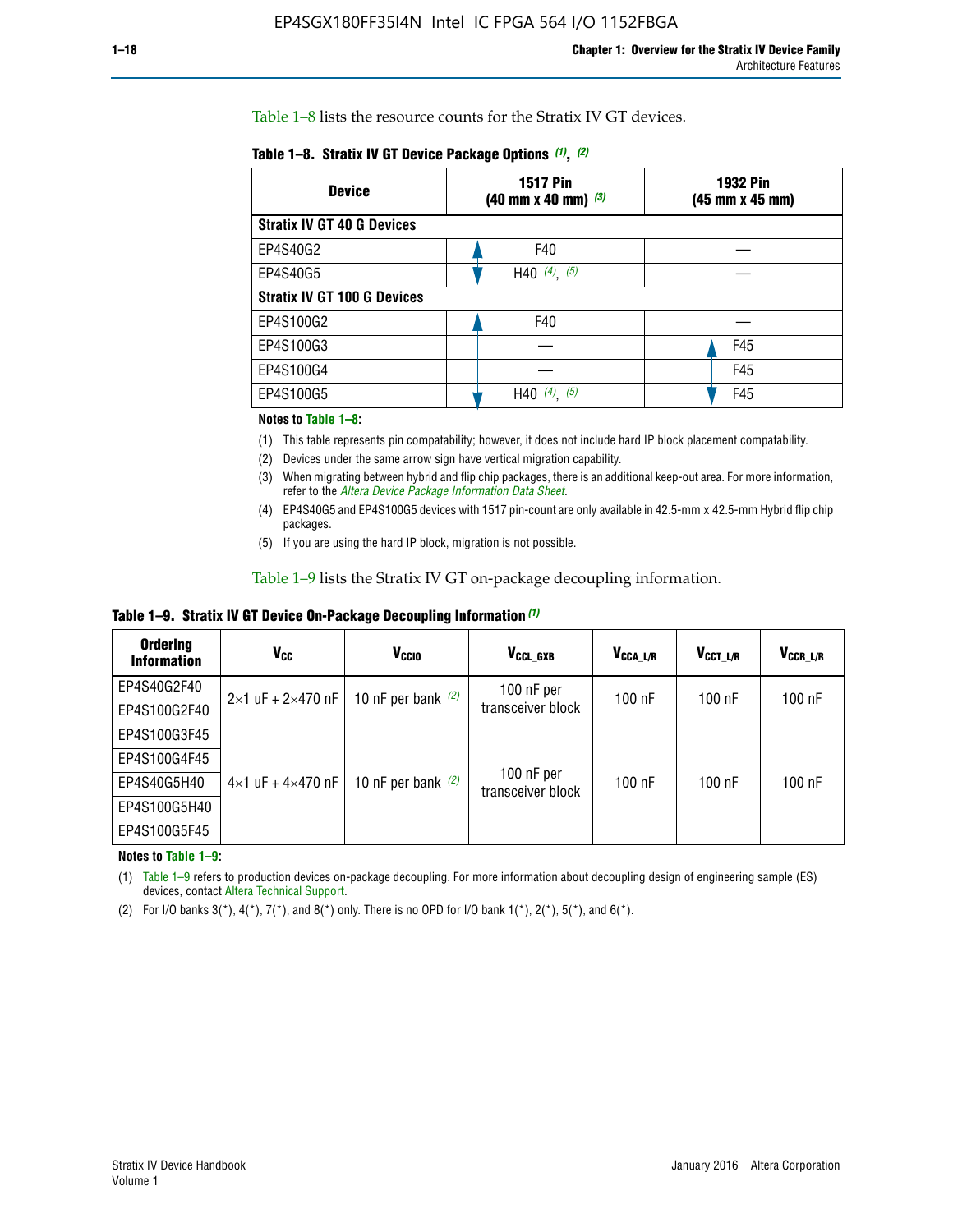# **Integrated Software Platform**

The Quartus II software provides an integrated environment for HDL and schematic design entry, compilation and logic synthesis, full simulation and advanced timing analysis, SignalTap II Logic Analyzer, and device configuration of Stratix IV designs. The Quartus II software provides the MegaWizard<sup> $M$ </sup> Plug-In Manager user interface to generate different functional blocks, such as memory, PLL, and digital signal processing logic. For transceivers, the Quartus II software provides the ALTGX MegaWizard Plug-In Manager interface that guides you through configuration of the transceiver based on your application requirements.

The Stratix IV GX and GT transceivers allow you to implement low-power and reliable high-speed serial interface applications with its fully reconfigurable hardware, optimal signal integrity, and integrated Quartus II software platform.

For more information about the QuarJanuary2016tus II software features, refer to the *[Quartus II Handbook](http://www.altera.com/literature/lit-qts.jsp)*.

# **Ordering Information**

This section describes the Stratix IV E, GT, and GX devices ordering information. Figure 1–4 shows the ordering codes for Stratix IV GX and E devices.



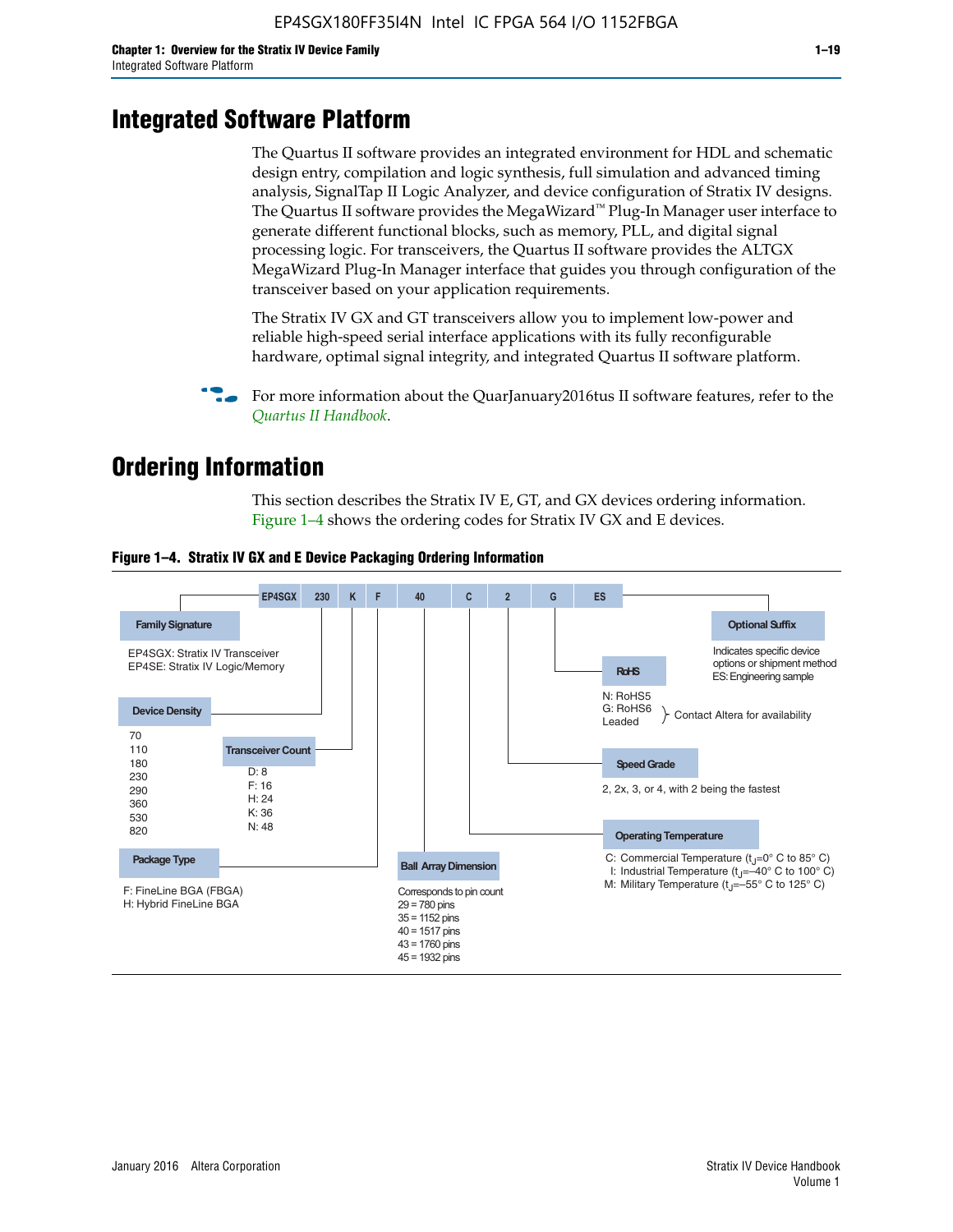Figure 1–5 shows the ordering codes for Stratix IV GT devices.





# **Document Revision History**

Table 1–10 lists the revision history for this chapter.

| Table 1–10. Document Revision History (Part 1 of 2) |  |  |  |  |  |
|-----------------------------------------------------|--|--|--|--|--|
|-----------------------------------------------------|--|--|--|--|--|

| <b>Date</b>       | Version | <b>Changes</b>                                         |
|-------------------|---------|--------------------------------------------------------|
| January 2016      | 3.5     | <b>Updated Figure 1–4 with new RoHS information</b>    |
| September 2012    | 3.4     | ■ Updated Table 1–1 to close FB $#30986$ .             |
|                   |         | Updated Table 1–2 and Table 1–5 to close FB $#31127$ . |
| June 2011         | 3.3     | Added military temperature to Figure 1–4.              |
| February 2011     |         | ■ Updated Table 1–7 and Table 1–8.                     |
|                   | 3.2     | $\blacksquare$ Applied new template.                   |
|                   |         | Minor text edits.                                      |
|                   |         | <b>Updated Table 1–1, Table 1–2, and Table 1–7.</b>    |
| <b>March 2010</b> | 3.1     | ■ Updated Figure $1-3$ .                               |
|                   |         | ■ Updated the "Stratix IV GT Devices" section.         |
|                   |         | Added two new references to the Introduction section.  |
|                   |         | Minor text edits.                                      |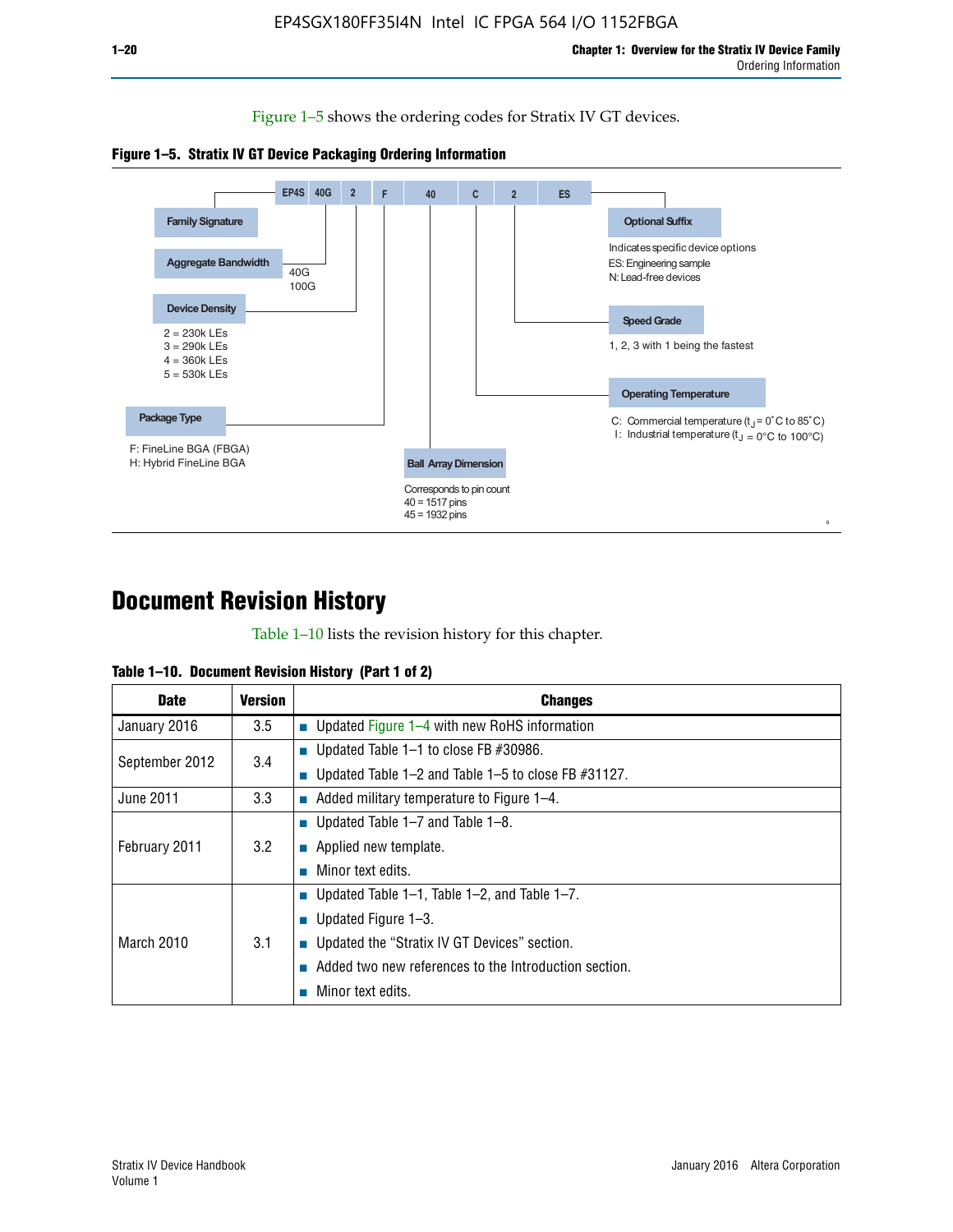## **Table 1–10. Document Revision History (Part 2 of 2)**

| <b>Date</b>      | <b>Version</b> | <b>Changes</b>                                                                                                                                                                                                                                                                    |  |  |
|------------------|----------------|-----------------------------------------------------------------------------------------------------------------------------------------------------------------------------------------------------------------------------------------------------------------------------------|--|--|
|                  |                | ■ Updated the "Stratix IV Device Family Overview", "Feature Summary", "Stratix IV GT<br>Devices", "High-Speed Transceiver Features", "FPGA Fabric and I/O Features", "Highest<br>Aggregate Data Bandwidth", "System Integration", and "Integrated Software Platform"<br>sections. |  |  |
| November 2009    | 3.0            | $\blacksquare$ Added Table 1-3, Table 1-6, and Table 1-9.                                                                                                                                                                                                                         |  |  |
|                  |                | $\blacksquare$ Updated Table 1-1, Table 1-2, Table 1-4, Table 1-5, Table 1-7, and Table 1-8.                                                                                                                                                                                      |  |  |
|                  |                | ■ Updated Figure 1–3, Figure 1–4, and Figure 1–5.                                                                                                                                                                                                                                 |  |  |
|                  |                | $\blacksquare$ Minor text edits.                                                                                                                                                                                                                                                  |  |  |
| <b>June 2009</b> | 2.4            | $\blacksquare$ Updated Table 1-1.                                                                                                                                                                                                                                                 |  |  |
|                  |                | $\blacksquare$ Minor text edits.                                                                                                                                                                                                                                                  |  |  |
|                  |                | Added Table $1-5$ , Table $1-6$ , and Figure $1-3$ .                                                                                                                                                                                                                              |  |  |
|                  |                | $\blacksquare$ Updated Figure 1-5.                                                                                                                                                                                                                                                |  |  |
| April 2009       | 2.3            | ■ Updated Table 1–1, Table 1–2, Table 1–3, and Table 1–4.                                                                                                                                                                                                                         |  |  |
|                  |                | ■ Updated "Introduction", "Feature Summary", "Stratix IV GX Devices", "Stratix IV GT<br>Devices", "Architecture Features", and "FPGA Fabric and I/O Features"                                                                                                                     |  |  |
|                  | 2.2            | ■ Updated "Feature Summary", "Stratix IV GX Devices", "Stratix IV E Device", "Stratix IV<br>GT Devices", "Signal Integrity"                                                                                                                                                       |  |  |
| March 2009       |                | Removed Tables 1-5 and 1-6                                                                                                                                                                                                                                                        |  |  |
|                  |                | $\blacksquare$ Updated Figure 1-4                                                                                                                                                                                                                                                 |  |  |
|                  |                | ■ Updated "Introduction", "Feature Summary", "Stratix IV Device Diagnostic Features",<br>"Signal Integrity", "Clock Networks", "High-Speed Differential I/O with DPA and Soft-<br>CDR", "System Integration", and "Ordering Information" sections.                                |  |  |
|                  |                | Added "Stratix IV GT 100G Devices" and "Stratix IV GT 100G Transceiver Bandwidth"<br>sections.                                                                                                                                                                                    |  |  |
| March 2009       | 2.1            | ■ Updated Table 1–1, Table 1–2, Table 1–3, and Table 1–4.                                                                                                                                                                                                                         |  |  |
|                  |                | $\blacksquare$ Added Table 1-5 and Table 1-6.                                                                                                                                                                                                                                     |  |  |
|                  |                | ■ Updated Figure $1-3$ and Figure $1-4$ .                                                                                                                                                                                                                                         |  |  |
|                  |                | $\blacksquare$ Added Figure 1-5.                                                                                                                                                                                                                                                  |  |  |
|                  |                | Removed "Referenced Documents" section.                                                                                                                                                                                                                                           |  |  |
|                  |                | Updated "Feature Summary" on page 1-1.                                                                                                                                                                                                                                            |  |  |
|                  |                | ■ Updated "Stratix IV Device Diagnostic Features" on page 1-7.                                                                                                                                                                                                                    |  |  |
| November 2008    |                | Updated "FPGA Fabric and I/O Features" on page 1-8.                                                                                                                                                                                                                               |  |  |
|                  | 2.0            | $\blacksquare$ Updated Table 1-1.                                                                                                                                                                                                                                                 |  |  |
|                  |                | Updated Table 1-2.<br>П                                                                                                                                                                                                                                                           |  |  |
|                  |                | Updated "Table 1-5 shows the total number of transceivers available in the Stratix IV GT<br>Device." on page 1-15.                                                                                                                                                                |  |  |
| <b>July 2008</b> | 1.1            | Revised "Introduction".                                                                                                                                                                                                                                                           |  |  |
| May 2008         | 1.0            | Initial release.                                                                                                                                                                                                                                                                  |  |  |